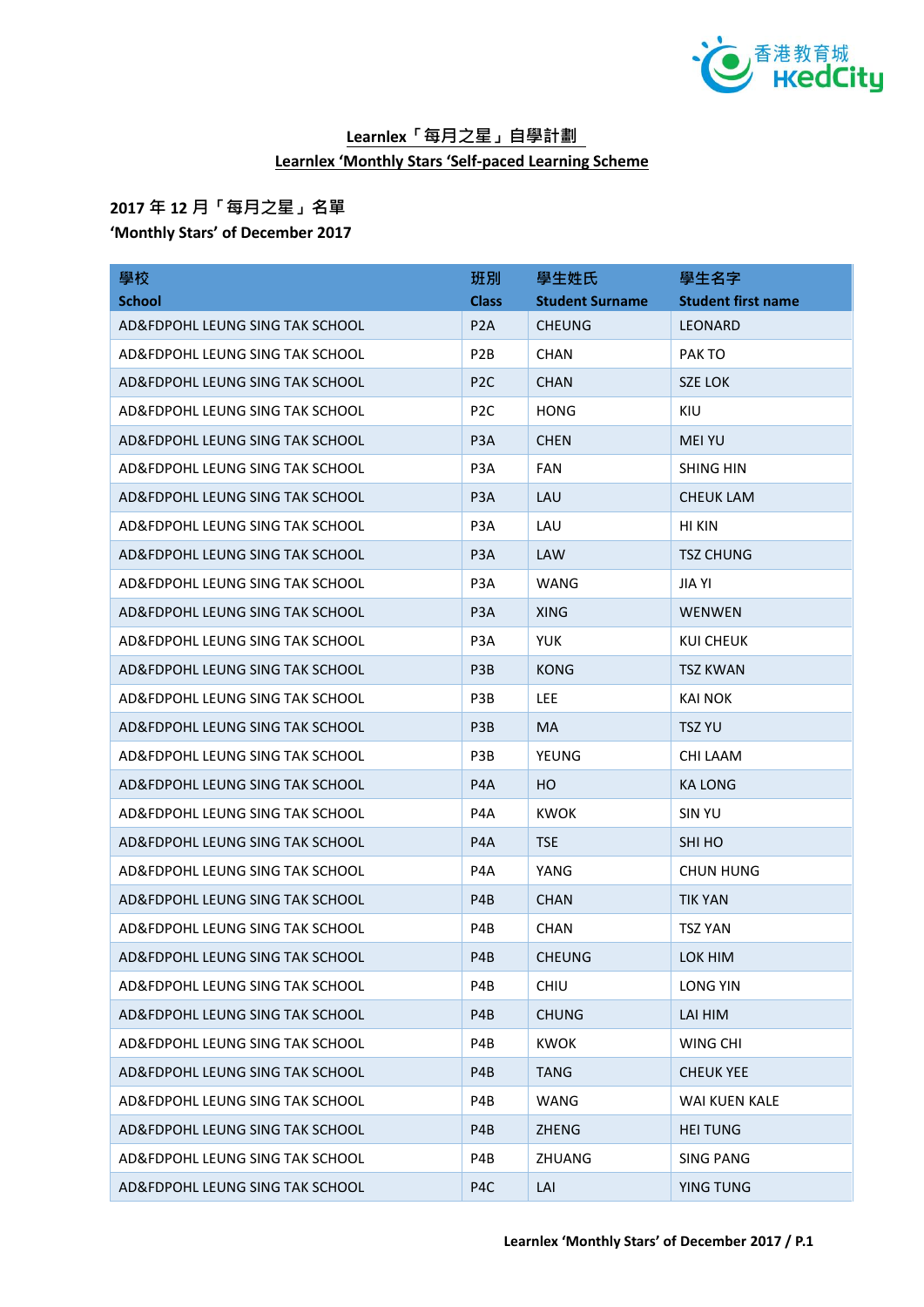

| 學校                                    | 班別               | 學生姓氏                   | 學生名字                         |
|---------------------------------------|------------------|------------------------|------------------------------|
| <b>School</b>                         | <b>Class</b>     | <b>Student Surname</b> | <b>Student first name</b>    |
| AD&FDPOHL LEUNG SING TAK SCHOOL       | P <sub>4</sub> D | LI.                    | KING HANG                    |
| AD&FDPOHL LEUNG SING TAK SCHOOL       | <b>P41</b>       | <b>CHAN</b>            | <b>WILSON</b>                |
| AD&FDPOHL LEUNG SING TAK SCHOOL       | P <sub>5</sub> A | ARCHANUKULRAT          | <b>JIDAPA</b>                |
| AD&FDPOHL LEUNG SING TAK SCHOOL       | P <sub>5</sub> A | <b>CHENG</b>           | <b>WAN KIU</b>               |
| AD&FDPOHL LEUNG SING TAK SCHOOL       | P <sub>5</sub> A | <b>KWONG</b>           | KIN YI                       |
| AD&FDPOHL LEUNG SING TAK SCHOOL       | P <sub>5</sub> A | <b>LEE</b>             | <b>HIN NAP</b>               |
| AD&FDPOHL LEUNG SING TAK SCHOOL       | P5A              | LEE.                   | YU TSAM                      |
| AD&FDPOHL LEUNG SING TAK SCHOOL       | P <sub>5</sub> A | <b>PANG</b>            | <b>WAI YEE</b>               |
| AD&FDPOHL LEUNG SING TAK SCHOOL       | P5A              | WU                     | <b>CHAK SUM</b>              |
| AD&FDPOHL LEUNG SING TAK SCHOOL       | P <sub>5</sub> A | <b>YIU</b>             | <b>HEUNG YU</b>              |
| AD&FDPOHL LEUNG SING TAK SCHOOL       | P5A              | ZHANG                  | NGO HIN                      |
| AD&FDPOHL LEUNG SING TAK SCHOOL       | P <sub>5</sub> D | <b>CHAN</b>            | <b>CHEUK CHI CHARESE</b>     |
| AD&FDPOHL LEUNG SING TAK SCHOOL       | P <sub>6</sub> A | <b>CHEUNG</b>          | CLAUDYA NATASSYA             |
| AD&FDPOHL LEUNG SING TAK SCHOOL       | P <sub>6</sub> A | <b>LAM</b>             | YING MEI                     |
| AD&FDPOHL LEUNG SING TAK SCHOOL       | P <sub>6</sub> A | LAW                    | KAI HO                       |
| AD&FDPOHL LEUNG SING TAK SCHOOL       | P <sub>6</sub> A | <b>LEE</b>             | WAI HIN                      |
| AD&FDPOHL LEUNG SING TAK SCHOOL       | P <sub>6</sub> A | LEUNG                  | <b>CHING YAN</b>             |
| AD&FDPOHL LEUNG SING TAK SCHOOL       | P <sub>6</sub> A | LEUNG                  | <b>CHING YI</b>              |
| AD&FDPOHL LEUNG SING TAK SCHOOL       | P <sub>6</sub> A | YIP                    | WING YAN                     |
| AD&FDPOHL LEUNG SING TAK SCHOOL       | P6B              | $\mathsf{L}\mathsf{L}$ | <b>KI WANG</b>               |
| AD&FDPOHL LEUNG SING TAK SCHOOL       | P6B              | <b>MAN</b>             | <b>TSUN LOK</b>              |
| CANTON ROAD GOVERNMENT PRIMARY SCHOOL | P <sub>3</sub> C | <b>PONG</b>            | <b>SHU LAM</b>               |
| CANTON ROAD GOVERNMENT PRIMARY SCHOOL | P4A              | LUAN                   | <b>SITONG</b>                |
| CANTON ROAD GOVERNMENT PRIMARY SCHOOL | P <sub>4</sub> A | <b>TAN</b>             | <b>CHUN SHUN</b>             |
| CANTON ROAD GOVERNMENT PRIMARY SCHOOL | P <sub>6</sub> A | <b>LUAN</b>            | <b>SIQI</b>                  |
| CANTON ROAD GOVERNMENT PRIMARY SCHOOL | P <sub>6</sub> C | HO                     | YUET HANG SANDY              |
| CCC HEEP WOH PRIMARY SCHOOL           | P <sub>2</sub> G | LIT                    | SOPHIE HANNAH                |
| <b>CCC HEEP WOH PRIMARY SCHOOL</b>    | P <sub>3</sub> G | <b>CHAN</b>            | <b>PAK SHUN</b>              |
| <b>CCC HEEP WOH PRIMARY SCHOOL</b>    | P3G              | <b>CHAN</b>            | YI KI                        |
| <b>CCC HEEP WOH PRIMARY SCHOOL</b>    | P <sub>3</sub> G | <b>HUI</b>             | YIK HEI                      |
| <b>CCC HEEP WOH PRIMARY SCHOOL</b>    | P3G              | LAM                    | YING CHING                   |
| <b>CCC HEEP WOH PRIMARY SCHOOL</b>    | P <sub>3</sub> G | LAU                    | <b>PUI LAM</b>               |
| <b>CCC HEEP WOH PRIMARY SCHOOL</b>    | P3G              | LAU                    | <b>TSZ YIU</b>               |
| <b>CCC HEEP WOH PRIMARY SCHOOL</b>    | P <sub>3</sub> G | <b>SIN</b>             | <b>CHEUK MAN</b>             |
| <b>CCC HEEP WOH PRIMARY SCHOOL</b>    | P3G              | <b>WONG</b>            | <b>HOI TUNG</b>              |
| <b>CCC HEEP WOH PRIMARY SCHOOL</b>    | P4L              | <b>CHAN</b>            | <b>CHEUK YIN CHRISTOPHER</b> |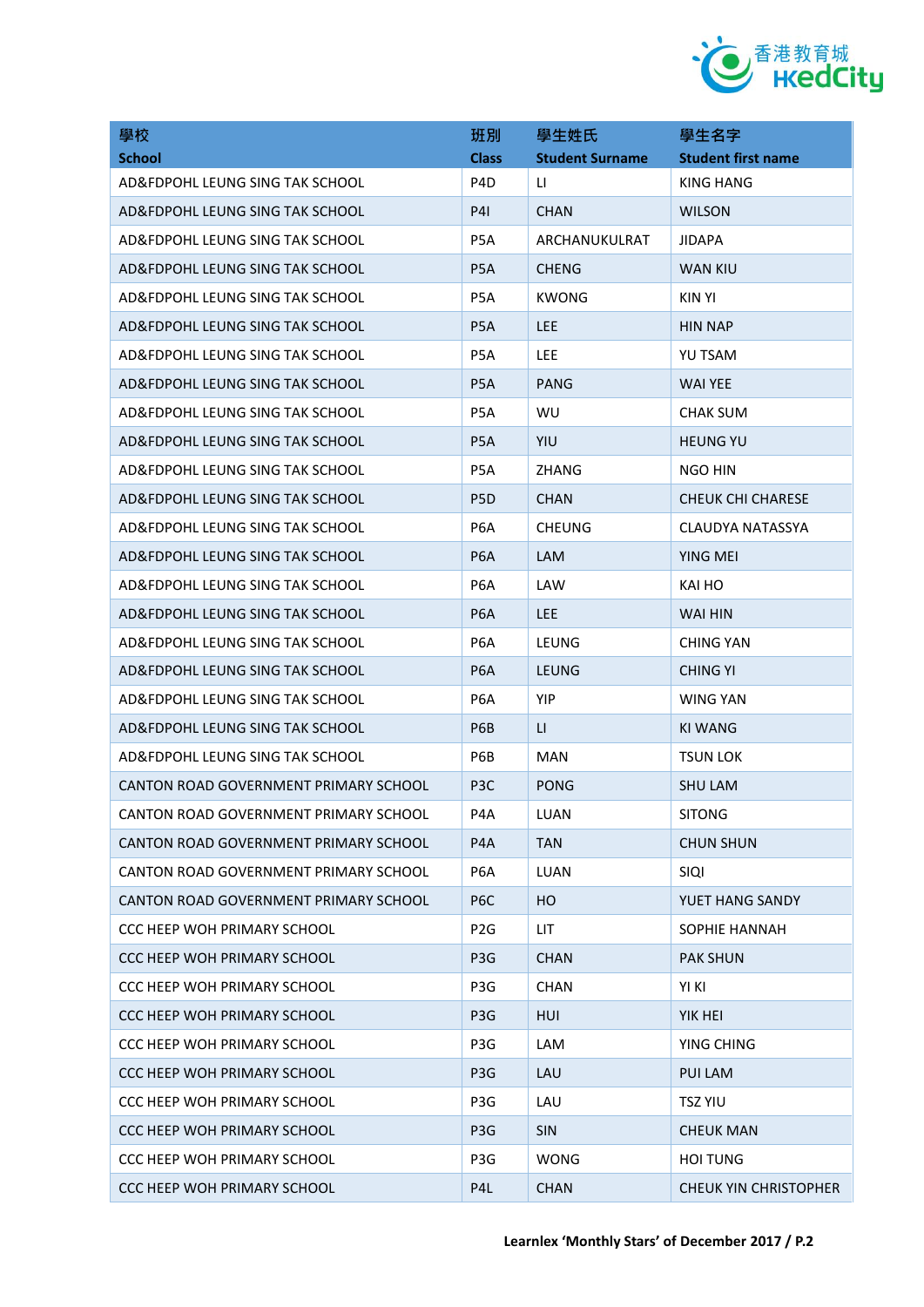

| 學校                                       | 班別               | 學生姓氏                   | 學生名字                      |
|------------------------------------------|------------------|------------------------|---------------------------|
| <b>School</b>                            | <b>Class</b>     | <b>Student Surname</b> | <b>Student first name</b> |
| CCC HEEP WOH PRIMARY SCHOOL              | P4S              | <b>CHEUNG</b>          | <b>NOK SHING</b>          |
| CCC HEEP WOH PRIMARY SCHOOL              | P <sub>4</sub> S | <b>LEUNG</b>           | LAP HEI                   |
| CCC HEEP WOH PRIMARY SCHOOL              | P <sub>4</sub> S | П                      | SHING HEI                 |
| CCC HEEP WOH PRIMARY SCHOOL              | P <sub>4</sub> S | <b>WONG</b>            | KING KAM                  |
| CCC HEEP WOH PRIMARY SCHOOL              | P <sub>5</sub> L | <b>CHAN</b>            | YIK FEI                   |
| CCC HEEP WOH PRIMARY SCHOOL              | P <sub>5</sub> S | <b>CHENG</b>           | <b>CHUN MAN</b>           |
| CCC HEEP WOH PRIMARY SCHOOL              | P <sub>5</sub> S | HUI                    | HIN MAN                   |
| CCC HEEP WOH PRIMARY SCHOOL              | P <sub>5</sub> S | <b>LAM</b>             | YU CHING ANDREA           |
| CCC HEEP WOH PRIMARY SCHOOL              | P <sub>5</sub> S | <b>LEE</b>             | <b>HO CHING</b>           |
| CCC HEEP WOH PRIMARY SCHOOL              | P <sub>5</sub> S | LEI.                   | YUI                       |
| CCC HEEP WOH PRIMARY SCHOOL              | P <sub>5</sub> S | <b>SHUM</b>            | <b>HOI CHING KATIE</b>    |
| CCC HEEP WOH PRIMARY SCHOOL              | P <sub>5</sub> S | <b>TANG</b>            | <b>PAK MAN</b>            |
| <b>CCC HEEP WOH PRIMARY SCHOOL</b>       | P <sub>5</sub> S | <b>WONG</b>            | CHUN FOO IDDO             |
| CCC HEEP WOH PRIMARY SCHOOL              | P <sub>5</sub> S | <b>WONG</b>            | OI LING                   |
| <b>CCC HEEP WOH PRIMARY SCHOOL</b>       | P <sub>5</sub> S | YEUNG                  | YAT BRENDON               |
| CCC HEEP WOH PRIMARY SCHOOL              | P <sub>5</sub> S | <b>YIM</b>             | <b>TSZ WING</b>           |
| CCC HEEP WOH PRIMARY SCHOOL              | P5W              | LAU                    | TSZ HO                    |
| CCC HEEP WOH PRIMARY SCHOOL              | P6L              | LO                     | <b>CHOR KIU</b>           |
| CCC HEEP WOH PRIMARY SCHOOL              | P6L              | <b>TSE</b>             | <b>HAU YIN</b>            |
| CCC HEEP WOH PRIMARY SCHOOL              | P6L              | <b>YAM</b>             | YAN TING                  |
| <b>CCC TAI O PRIMARY SCHOOL</b>          | P4A              | <b>CHUNG</b>           | YEA MAN                   |
| CCC TAI O PRIMARY SCHOOL                 | P <sub>4</sub> A | <b>NATHAN</b>          | ANGELO BACANI             |
| <b>CCC TAI O PRIMARY SCHOOL</b>          | P <sub>6</sub> A | CHAN                   | <b>TSZ KIT</b>            |
| CCC TAI O PRIMARY SCHOOL                 | P <sub>6</sub> A | <b>CHIU</b>            | <b>SZE CHAI</b>           |
| CHR & MISSIONARY ALLIANCE SUN KEI PRI SC | 4A               | <b>TANG</b>            | <b>SZE WAN</b>            |
| CHR & MISSIONARY ALLIANCE SUN KEI PRI SC | P <sub>3</sub> D | <b>CHEUNG</b>          | <b>KA NAM</b>             |
| CHR & MISSIONARY ALLIANCE SUN KEI PRI SC | P4C              | <b>CHENG</b>           | HIU LAM                   |
| CHR & MISSIONARY ALLIANCE SUN KEI PRI SC | P <sub>4</sub> C | <b>WONG</b>            | HO HIM                    |
| CHR & MISSIONARY ALLIANCE SUN KEI PRI SC | P5B              | <b>FAN</b>             | <b>TSZ HANG</b>           |
| CHR & MISSIONARY ALLIANCE SUN KEI PRI SC | P <sub>5</sub> D | <b>FUNG</b>            | <b>HO YIN</b>             |
| CHR & MISSIONARY ALLIANCE SUN KEI PRI SC | P <sub>5E</sub>  | <b>CHOW</b>            | <b>HOI CHING</b>          |
| CHR & MISSIONARY ALLIANCE SUN KEI PRI SC | P <sub>5E</sub>  | <b>LAW</b>             | <b>MAN HIM</b>            |
| CONSERVATIVE BAPT LUI MING CHOI PRI SCH  | P <sub>1</sub> L | <b>DING</b>            | YUNQI JIMMY               |
| CONSERVATIVE BAPT LUI MING CHOI PRI SCH  | P <sub>1</sub> L | <b>WONG</b>            | <b>MING FUNG</b>          |
| CONSERVATIVE BAPT LUI MING CHOI PRI SCH  | P3F              | SIU                    | <b>KA LAI</b>             |
| CONSERVATIVE BAPT LUI MING CHOI PRI SCH  | P <sub>3</sub> H | <b>HUANG</b>           | <b>XIAOYING</b>           |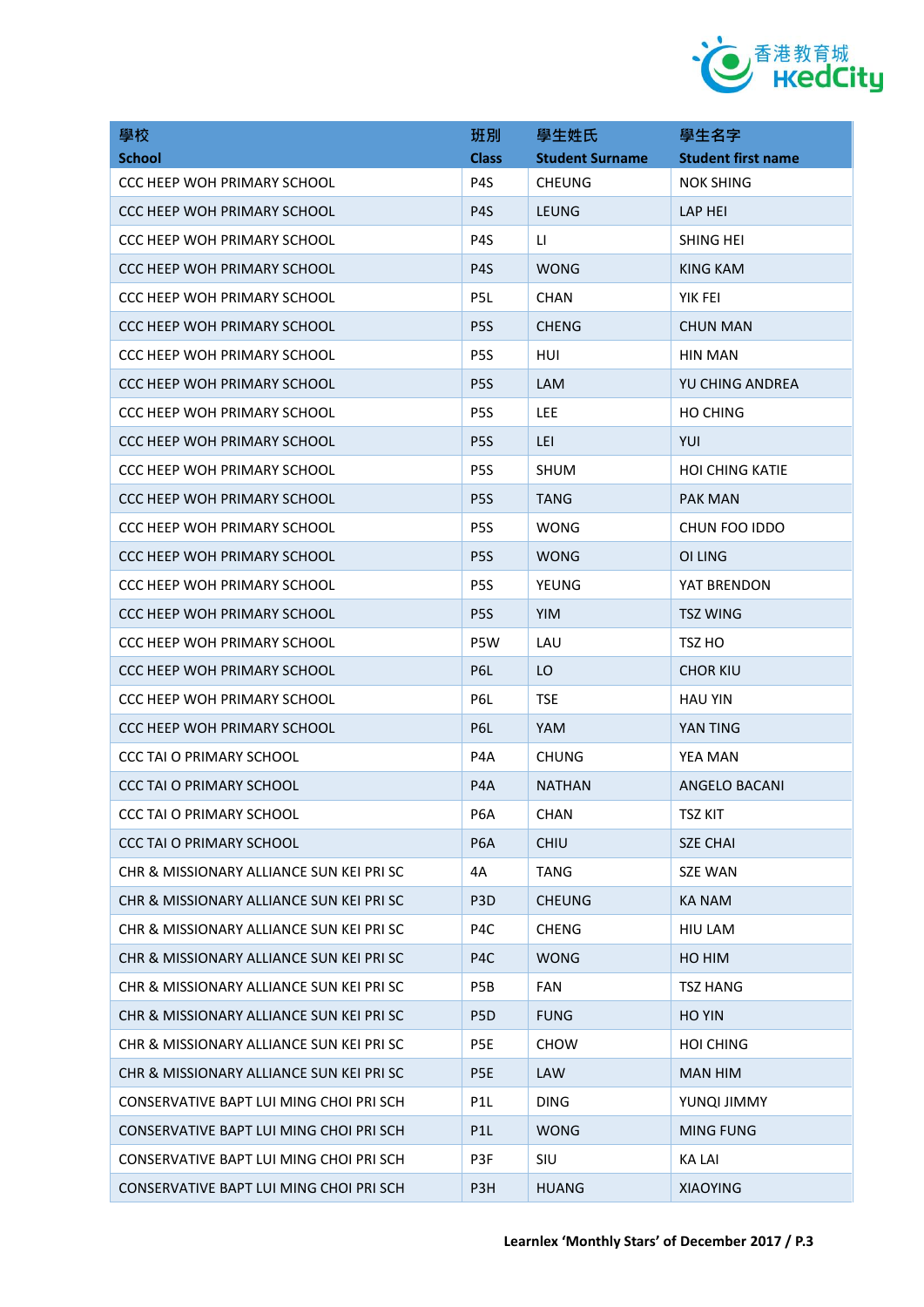

| 學校                                      | 班別               | 學生姓氏                   | 學生名字                      |
|-----------------------------------------|------------------|------------------------|---------------------------|
| <b>School</b>                           | <b>Class</b>     | <b>Student Surname</b> | <b>Student first name</b> |
| CONSERVATIVE BAPT LUI MING CHOI PRI SCH | P3H              | <b>KAN</b>             | WAI LAM                   |
| CONSERVATIVE BAPT LUI MING CHOI PRI SCH | P <sub>3H</sub>  | <b>ZENG</b>            | WAN WAN                   |
| CONSERVATIVE BAPT LUI MING CHOI PRI SCH | P <sub>3</sub> L | LIANG                  | ZI LANG                   |
| CONSERVATIVE BAPT LUI MING CHOI PRI SCH | P <sub>3</sub> T | <b>CHEUNG</b>          | WING YU                   |
| CONSERVATIVE BAPT LUI MING CHOI PRI SCH | P3T              | LIU                    | KA HEI                    |
| CONSERVATIVE BAPT LUI MING CHOI PRI SCH | P <sub>3</sub> T | <b>WONG</b>            | <b>MING WAH</b>           |
| CONSERVATIVE BAPT LUI MING CHOI PRI SCH | P <sub>3</sub> T | YEUNG                  | <b>HO YIN</b>             |
| CONSERVATIVE BAPT LUI MING CHOI PRI SCH | P4F              | HO.                    | <b>PAK HEI</b>            |
| CONSERVATIVE BAPT LUI MING CHOI PRI SCH | P <sub>4F</sub>  | LEE                    | <b>KA FUN JADI</b>        |
| CONSERVATIVE BAPT LUI MING CHOI PRI SCH | P <sub>4F</sub>  | <b>WONG</b>            | <b>YUK TING</b>           |
| CONSERVATIVE BAPT LUI MING CHOI PRI SCH | P4H              | <b>HUANG</b>           | CHI KI LONG               |
| CONSERVATIVE BAPT LUI MING CHOI PRI SCH | P4H              | <b>WU</b>              | <b>HO CHING JEFFREY</b>   |
| CONSERVATIVE BAPT LUI MING CHOI PRI SCH | P <sub>4</sub> L | <b>CHEUNG</b>          | <b>CHUN KIT</b>           |
| CONSERVATIVE BAPT LUI MING CHOI PRI SCH | P <sub>4</sub> L | <b>FU</b>              | YUNG CHING                |
| CONSERVATIVE BAPT LUI MING CHOI PRI SCH | P <sub>4</sub> L | LOH                    | <b>HUI YEE</b>            |
| CONSERVATIVE BAPT LUI MING CHOI PRI SCH | P <sub>4</sub> L | <b>WONG</b>            | <b>SZE KIT</b>            |
| CONSERVATIVE BAPT LUI MING CHOI PRI SCH | P <sub>4</sub> S | SIN                    | OI HEI                    |
| CONSERVATIVE BAPT LUI MING CHOI PRI SCH | P <sub>4</sub> S | <b>SIN</b>             | WAI KIU DONNA             |
| CONSERVATIVE BAPT LUI MING CHOI PRI SCH | P <sub>4</sub> S | <b>WONG</b>            | <b>SUM UE</b>             |
| CONSERVATIVE BAPT LUI MING CHOI PRI SCH | P4T              | <b>TAM</b>             | <b>FU PONG</b>            |
| CONSERVATIVE BAPT LUI MING CHOI PRI SCH | P5F              | u                      | RACHEL CHAK YAN           |
| CONSERVATIVE BAPT LUI MING CHOI PRI SCH | P <sub>5F</sub>  | <b>ZHANG</b>           | <b>PUI YAN</b>            |
| CONSERVATIVE BAPT LUI MING CHOI PRI SCH | P <sub>5L</sub>  | <b>CHENG</b>           | KWAN LAI                  |
| CONSERVATIVE BAPT LUI MING CHOI PRI SCH | P <sub>5</sub> L | <b>LEUNG</b>           | <b>HOI TSUN</b>           |
| CONSERVATIVE BAPT LUI MING CHOI PRI SCH | P5L              | LO                     | <b>HOI YAN</b>            |
| CONSERVATIVE BAPT LUI MING CHOI PRI SCH | P <sub>5L</sub>  | QIU                    | <b>KAI HON</b>            |
| CONSERVATIVE BAPT LUI MING CHOI PRI SCH | P5L              | SIU                    | YIK CHEUNG                |
| CONSERVATIVE BAPT LUI MING CHOI PRI SCH | P <sub>5L</sub>  | YAU                    | <b>WAI KWAN</b>           |
| CONSERVATIVE BAPT LUI MING CHOI PRI SCH | P <sub>5</sub> S | KOK                    | <b>SUM YI</b>             |
| CONSERVATIVE BAPT LUI MING CHOI PRI SCH | P6H              | <b>LIANG</b>           | <b>KIN FUNG</b>           |
| CONSERVATIVE BAPT LUI MING CHOI PRI SCH | P6H              | ZHU                    | <b>KIT LAP</b>            |
| CONSERVATIVE BAPT LUI MING CHOI PRI SCH | P <sub>6</sub> L | <b>CHAU</b>            | <b>CHUN PANG</b>          |
| CONSERVATIVE BAPT LUI MING CHOI PRI SCH | P6L              | <b>CHENG</b>           | <b>CHUN TAT</b>           |
| CONSERVATIVE BAPT LUI MING CHOI PRI SCH | P6L              | <b>CHEUNG</b>          | <b>YEE MAN</b>            |
| CONSERVATIVE BAPT LUI MING CHOI PRI SCH | P6L              | HUI                    | YI LING                   |
| CONSERVATIVE BAPT LUI MING CHOI PRI SCH | P6L              | <b>KWOK</b>            | <b>TIN YAN</b>            |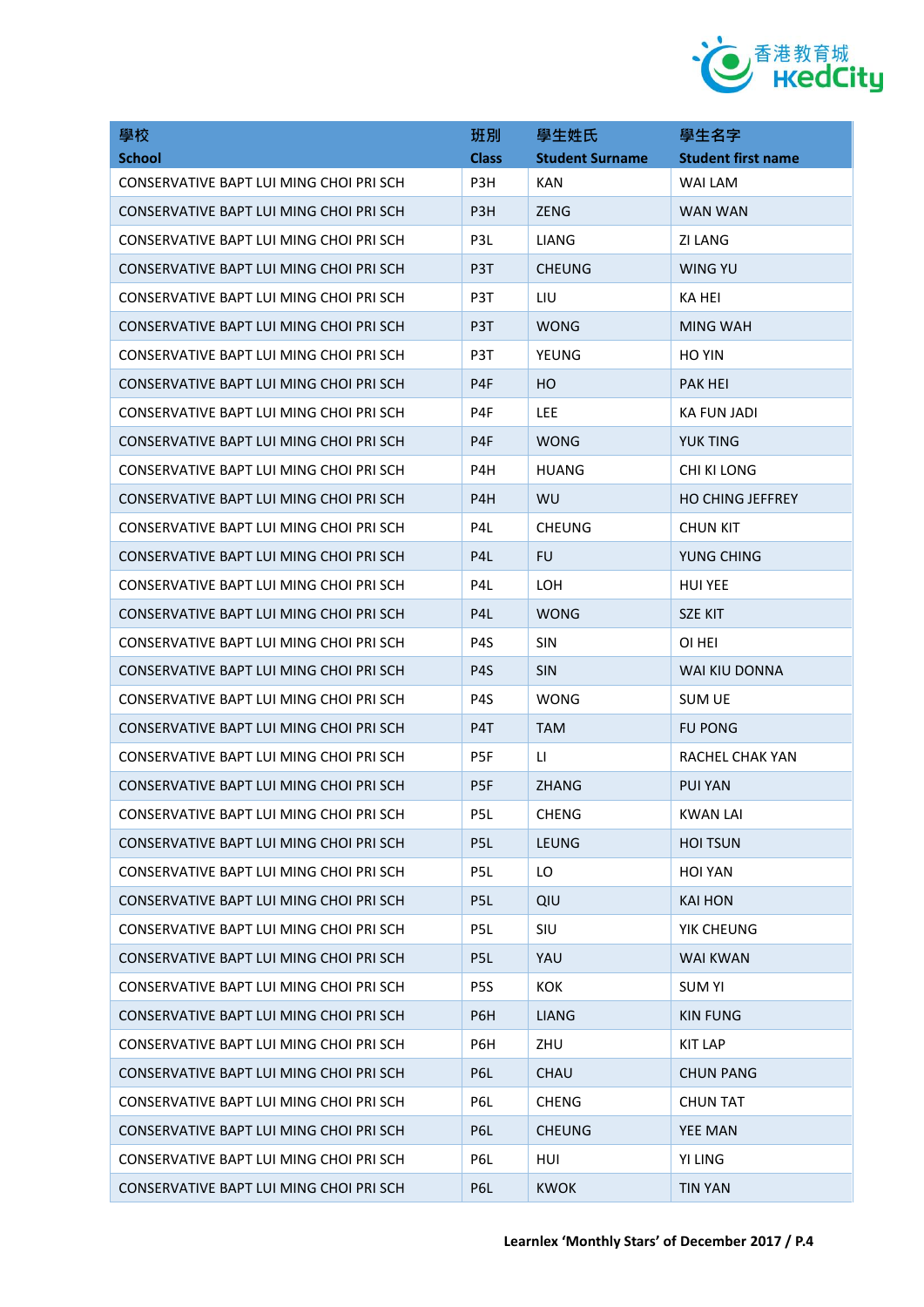

| 學校                                      | 班別               | 學生姓氏                   | 學生名字                      |
|-----------------------------------------|------------------|------------------------|---------------------------|
| <b>School</b>                           | <b>Class</b>     | <b>Student Surname</b> | <b>Student first name</b> |
| CONSERVATIVE BAPT LUI MING CHOI PRI SCH | P6L              | QIU                    | <b>KAI YUEN</b>           |
| CONSERVATIVE BAPT LUI MING CHOI PRI SCH | P6L              | SO.                    | <b>TSZ CHUN</b>           |
| CONSERVATIVE BAPT LUI MING CHOI PRI SCH | P6L              | <b>WONG</b>            | <b>HO CHUN</b>            |
| FUNG KAI NO.1 PRIMARY SCHOOL            | P4C              | <b>HUANG</b>           | HO YI                     |
| FUNG KAI NO.1 PRIMARY SCHOOL            | P <sub>4</sub> C | TANG                   | <b>TSZ CHING</b>          |
| FUNG KAI NO.1 PRIMARY SCHOOL            | P <sub>4</sub> D | <b>JIAO</b>            | <b>RUIYE</b>              |
| FUNG KAI NO.1 PRIMARY SCHOOL            | P <sub>4</sub> D | LOK.                   | ON KI                     |
| FUNG KAI NO.1 PRIMARY SCHOOL            | P <sub>4</sub> D | <b>ZHENG</b>           | <b>TSZ KI</b>             |
| FUNG KAI NO.1 PRIMARY SCHOOL            | P5A              | <b>CHEN</b>            | <b>ZHEN YU</b>            |
| FUNG KAI NO.1 PRIMARY SCHOOL            | P <sub>5</sub> A | <b>CHEUNG</b>          | <b>YU PAN</b>             |
| GOOD HOPE SCHOOL                        | S <sub>1</sub> A | <b>CHAN</b>            | <b>HEI WUN</b>            |
| <b>GOOD HOPE SCHOOL</b>                 | S <sub>1</sub> A | <b>CHAN</b>            | <b>HOI CHING</b>          |
| <b>GOOD HOPE SCHOOL</b>                 | S <sub>1</sub> A | <b>CHAN</b>            | <b>SZE WING</b>           |
| <b>GOOD HOPE SCHOOL</b>                 | S <sub>1</sub> A | <b>CHAN</b>            | YAT YIN                   |
| <b>GOOD HOPE SCHOOL</b>                 | S <sub>1</sub> A | <b>CHAN</b>            | YING CHING                |
| <b>GOOD HOPE SCHOOL</b>                 | S <sub>1</sub> A | <b>CHENG</b>           | <b>CHING TUNG RACHEL</b>  |
| <b>GOOD HOPE SCHOOL</b>                 | S <sub>1</sub> A | <b>CHEUNG</b>          | <b>NGA MAN</b>            |
| <b>GOOD HOPE SCHOOL</b>                 | S <sub>1</sub> A | <b>CHIU</b>            | <b>PUI HUEN</b>           |
| <b>GOOD HOPE SCHOOL</b>                 | S <sub>1</sub> A | <b>CHU</b>             | YUEN KIU TIBBIE           |
| <b>GOOD HOPE SCHOOL</b>                 | S <sub>1</sub> A | <b>CHUNG</b>           | <b>PUI YU</b>             |
| <b>GOOD HOPE SCHOOL</b>                 | S <sub>1</sub> A | <b>FAN</b>             | ANISA WING YAN            |
| <b>GOOD HOPE SCHOOL</b>                 | S <sub>1</sub> A | HO                     | <b>JEANIE CHI YAN</b>     |
| <b>GOOD HOPE SCHOOL</b>                 | S1A              | HO                     | <b>WING YAN</b>           |
| <b>GOOD HOPE SCHOOL</b>                 | S <sub>1</sub> A | <b>HUEN</b>            | YAN TUNG                  |
| <b>GOOD HOPE SCHOOL</b>                 | S <sub>1</sub> A | <b>KWOK</b>            | <b>HEI YU KATIE</b>       |
| <b>GOOD HOPE SCHOOL</b>                 | S1A              | LAM                    | <b>HAU LAAM</b>           |
| <b>GOOD HOPE SCHOOL</b>                 | S <sub>1</sub> A | LAM                    | WAI HEI ZELENE            |
| <b>GOOD HOPE SCHOOL</b>                 | S1A              | LAM                    | <b>WING</b>               |
| <b>GOOD HOPE SCHOOL</b>                 | S <sub>1</sub> A | LEE.                   | <b>NOELLA</b>             |
| <b>GOOD HOPE SCHOOL</b>                 | S1A              | <b>LEE</b>             | <b>SHERRY</b>             |
| <b>GOOD HOPE SCHOOL</b>                 | S <sub>1</sub> A | ΝG                     | <b>KA YING</b>            |
| <b>GOOD HOPE SCHOOL</b>                 | S <sub>1</sub> A | NG.                    | MAN FUNG                  |
| <b>GOOD HOPE SCHOOL</b>                 | S <sub>1</sub> A | <b>SUAIBU</b>          | NOOHU MUTHU ASIYA         |
|                                         |                  |                        | <b>MABROOKA</b>           |
| <b>GOOD HOPE SCHOOL</b>                 | S <sub>1</sub> A | <b>WONG</b>            | <b>HOI CHING</b>          |
| <b>GOOD HOPE SCHOOL</b>                 | S <sub>1</sub> A | <b>WONG</b>            | SZE YU                    |
|                                         |                  |                        |                           |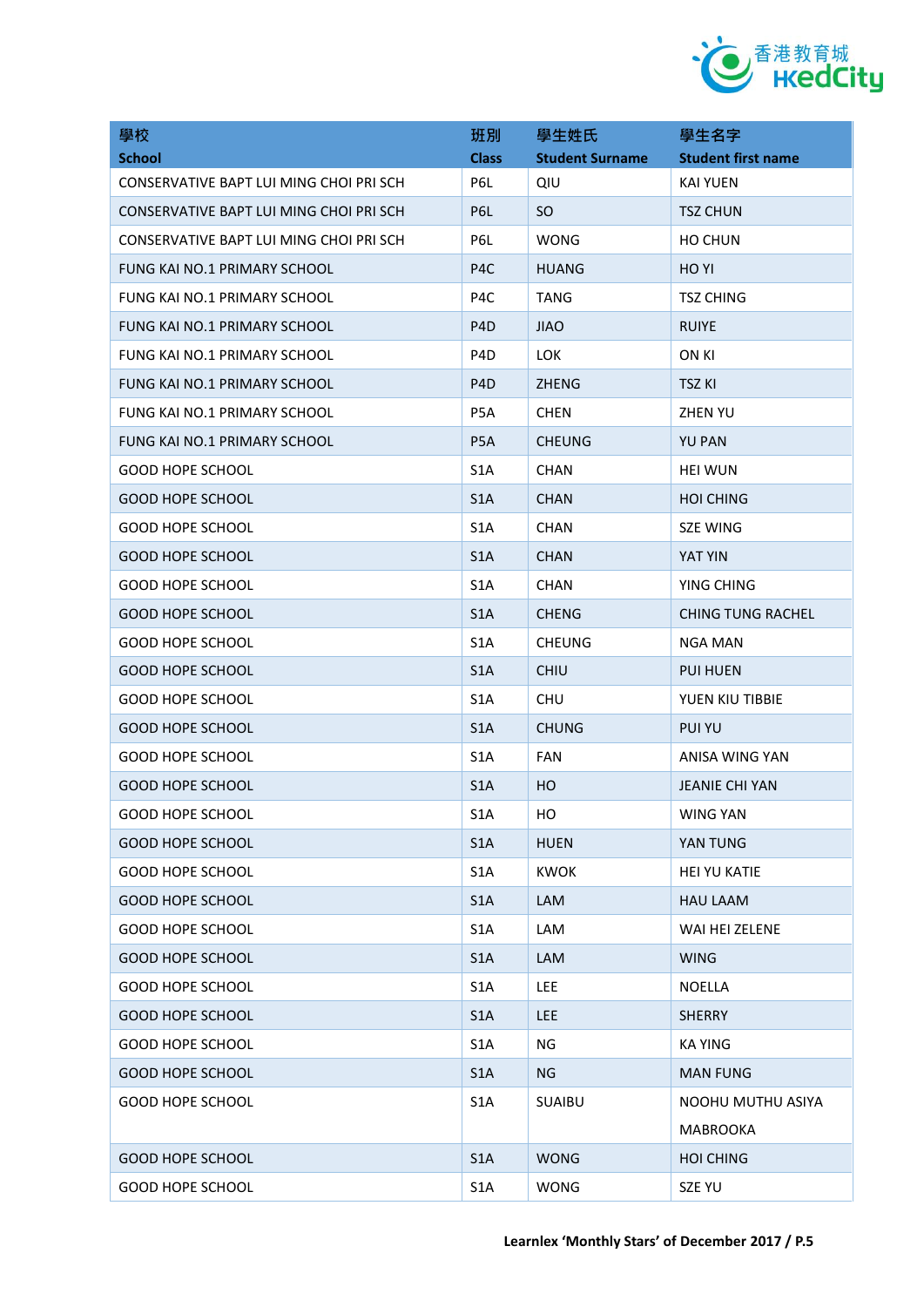

| 學校                      | 班別               | 學生姓氏                   | 學生名字                      |
|-------------------------|------------------|------------------------|---------------------------|
| <b>School</b>           | <b>Class</b>     | <b>Student Surname</b> | <b>Student first name</b> |
| <b>GOOD HOPE SCHOOL</b> | S <sub>1</sub> A | <b>WONG</b>            | WING SUM                  |
| <b>GOOD HOPE SCHOOL</b> | S <sub>1</sub> A | YEUNG                  | YING KI                   |
| <b>GOOD HOPE SCHOOL</b> | S <sub>1</sub> A | <b>YUEN</b>            | <b>KA KIU EVELYN</b>      |
| <b>GOOD HOPE SCHOOL</b> | S1B              | <b>CHAN</b>            | <b>KRISTIE</b>            |
| <b>GOOD HOPE SCHOOL</b> | S1B              | <b>CHAN</b>            | MAN HEI                   |
| <b>GOOD HOPE SCHOOL</b> | S <sub>1</sub> B | <b>CHEN</b>            | WAI YAN GRACE             |
| <b>GOOD HOPE SCHOOL</b> | S1B              | <b>CHENG</b>           | <b>HOI LING</b>           |
| <b>GOOD HOPE SCHOOL</b> | S <sub>1</sub> B | <b>CHENG</b>           | YI CHING EDEN             |
| <b>GOOD HOPE SCHOOL</b> | S1B              | <b>CHEUNG</b>          | <b>SZE WING</b>           |
| <b>GOOD HOPE SCHOOL</b> | S <sub>1</sub> B | <b>FONG</b>            | YIN CHUN                  |
| <b>GOOD HOPE SCHOOL</b> | S1B              | <b>HEUNG</b>           | <b>BERNICE</b>            |
| <b>GOOD HOPE SCHOOL</b> | S <sub>1</sub> B | IP                     | TAK SAU                   |
| <b>GOOD HOPE SCHOOL</b> | S1B              | KO                     | <b>HIU YAN</b>            |
| <b>GOOD HOPE SCHOOL</b> | S <sub>1</sub> B | LAI                    | LOK CHING CHELSEA         |
| <b>GOOD HOPE SCHOOL</b> | S1B              | LAM                    | <b>DOROTHY</b>            |
| <b>GOOD HOPE SCHOOL</b> | S <sub>1</sub> B | LAM                    | OI SHUN                   |
| <b>GOOD HOPE SCHOOL</b> | S1B              | LAU                    | YI KIU CANDICE            |
| <b>GOOD HOPE SCHOOL</b> | S <sub>1</sub> B | LAU                    | YUI NING ANGIE            |
| <b>GOOD HOPE SCHOOL</b> | S1B              | <b>LEE</b>             | <b>CHING MAN</b>          |
| <b>GOOD HOPE SCHOOL</b> | S <sub>1</sub> B | LEE                    | PING YI GRACE             |
| <b>GOOD HOPE SCHOOL</b> | S1B              | <b>LEUNG</b>           | <b>CHING SHAN JESSIE</b>  |
| <b>GOOD HOPE SCHOOL</b> | S <sub>1</sub> B | LEUNG                  | NGA WING                  |
| <b>GOOD HOPE SCHOOL</b> | S1B              | LL.                    | <b>HOI CHING</b>          |
| <b>GOOD HOPE SCHOOL</b> | S1B              | LO                     | YEE NING                  |
| <b>GOOD HOPE SCHOOL</b> | S1B              | LUI                    | <b>TSOI CHING</b>         |
| GOOD HOPE SCHOOL        | S1B              | ΝG                     | <b>TING YU</b>            |
| <b>GOOD HOPE SCHOOL</b> | S1B              | SOO                    | <b>SIU KI</b>             |
| <b>GOOD HOPE SCHOOL</b> | S1B              | <b>SUN</b>             | KA YING                   |
| <b>GOOD HOPE SCHOOL</b> | S1B              | <b>WAN</b>             | <b>KA TSUN</b>            |
| <b>GOOD HOPE SCHOOL</b> | S1B              | <b>WONG</b>            | <b>CHIN HEI</b>           |
| <b>GOOD HOPE SCHOOL</b> | S1B              | WU                     | <b>LOK YAN</b>            |
| <b>GOOD HOPE SCHOOL</b> | S1B              | YEUNG                  | <b>TSZ KIU</b>            |
| <b>GOOD HOPE SCHOOL</b> | S1B              | YU                     | <b>HIU CHING</b>          |
| <b>GOOD HOPE SCHOOL</b> | S1B              | <b>YUNG</b>            | LOK YIU                   |
| <b>GOOD HOPE SCHOOL</b> | S1C              | <b>CHAN</b>            | <b>PUI YAN</b>            |
| <b>GOOD HOPE SCHOOL</b> | S <sub>1</sub> C | CHAN                   | <b>SZE CHIT</b>           |
|                         |                  |                        |                           |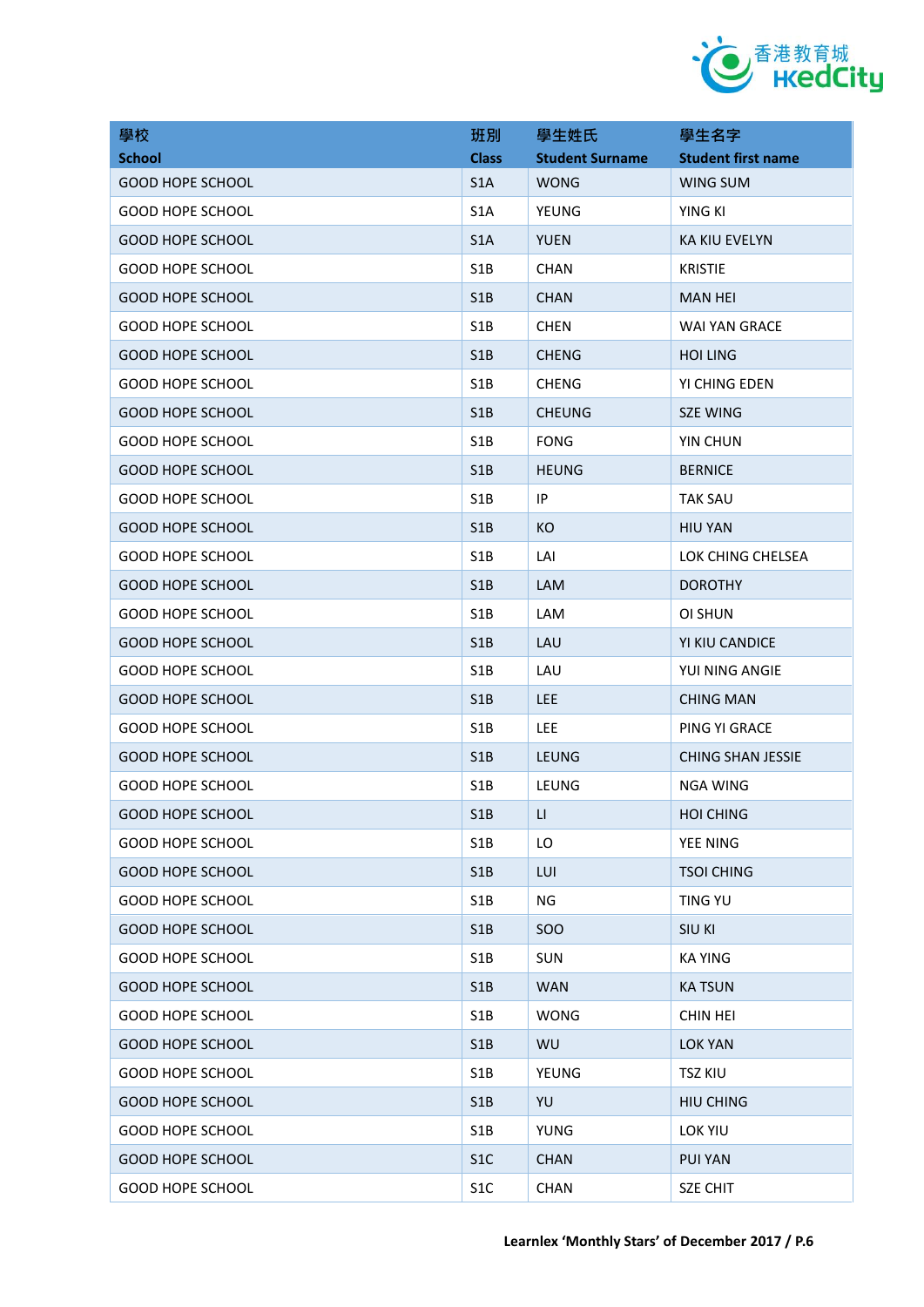

| 學校                      | 班別               | 學生姓氏                   | 學生名字                      |
|-------------------------|------------------|------------------------|---------------------------|
| <b>School</b>           | <b>Class</b>     | <b>Student Surname</b> | <b>Student first name</b> |
| <b>GOOD HOPE SCHOOL</b> | S <sub>1</sub> C | CHIU                   | <b>TSZ KEI</b>            |
| <b>GOOD HOPE SCHOOL</b> | S <sub>1</sub> C | <b>CHOW</b>            | <b>TSZ TING ANDREA</b>    |
| <b>GOOD HOPE SCHOOL</b> | S <sub>1</sub> C | <b>CHOY</b>            | <b>KIT CHING</b>          |
| <b>GOOD HOPE SCHOOL</b> | S <sub>1</sub> C | <b>HUNG</b>            | <b>FU KEI</b>             |
| <b>GOOD HOPE SCHOOL</b> | S <sub>1</sub> C | KO.                    | <b>WING YEE CHLOE</b>     |
| <b>GOOD HOPE SCHOOL</b> | S <sub>1</sub> C | <b>KWOK</b>            | TSOI NAM                  |
| <b>GOOD HOPE SCHOOL</b> | S <sub>1</sub> C | <b>LAM</b>             | YUEN CHI JASMINE          |
| <b>GOOD HOPE SCHOOL</b> | S <sub>1</sub> C | LEUNG                  | <b>NOK CHING</b>          |
| <b>GOOD HOPE SCHOOL</b> | S <sub>1</sub> C | <b>LEUNG</b>           | WA SUM                    |
| <b>GOOD HOPE SCHOOL</b> | S <sub>1</sub> C | LI.                    | <b>PAIGE CHI TUNG</b>     |
| <b>GOOD HOPE SCHOOL</b> | S <sub>1</sub> C | LI.                    | <b>SUM YEE</b>            |
| <b>GOOD HOPE SCHOOL</b> | S <sub>1</sub> C | LIE                    | <b>HIU CHING</b>          |
| <b>GOOD HOPE SCHOOL</b> | S <sub>1</sub> C | <b>LIM</b>             | HIU SAN CHARMAINE         |
| <b>GOOD HOPE SCHOOL</b> | S <sub>1</sub> C | <b>LUK</b>             | <b>SZE WING</b>           |
| <b>GOOD HOPE SCHOOL</b> | S <sub>1</sub> C | <b>MAN</b>             | YAN TO                    |
| <b>GOOD HOPE SCHOOL</b> | S <sub>1</sub> C | <b>NG</b>              | <b>TSZ YEUK POLLIA</b>    |
| <b>GOOD HOPE SCHOOL</b> | S <sub>1</sub> C | <b>POON</b>            | WA YAN                    |
| <b>GOOD HOPE SCHOOL</b> | S <sub>1</sub> C | <b>TSANG</b>           | HIU MAN                   |
| <b>GOOD HOPE SCHOOL</b> | S <sub>1</sub> C | <b>WONG</b>            | <b>WUN YAN</b>            |
| <b>GOOD HOPE SCHOOL</b> | S <sub>1</sub> C | <b>YEUNG</b>           | <b>TSZ KIU</b>            |
| <b>GOOD HOPE SCHOOL</b> | S <sub>1</sub> D | AU                     | <b>HOI CHING</b>          |
| <b>GOOD HOPE SCHOOL</b> | S <sub>1</sub> D | <b>CHAN</b>            | <b>HIU TUNG</b>           |
| <b>GOOD HOPE SCHOOL</b> | S1D              | <b>CHAN</b>            | WING KI KANICE            |
| <b>GOOD HOPE SCHOOL</b> | S <sub>1</sub> D | <b>CHIU</b>            | TSZ WAI CHARLOTTE         |
| <b>GOOD HOPE SCHOOL</b> | S1D              | <b>CHU</b>             | <b>WING TUNG</b>          |
| <b>GOOD HOPE SCHOOL</b> | S1D              | <b>KWAN</b>            | <b>SHINY PHOEBE</b>       |
| <b>GOOD HOPE SCHOOL</b> | S1D              | <b>KWAN</b>            | <b>TSZ TUNG</b>           |
| <b>GOOD HOPE SCHOOL</b> | S <sub>1</sub> D | LAM                    | WING HEI TAMMY            |
| <b>GOOD HOPE SCHOOL</b> | S <sub>1</sub> D | <b>LEE</b>             | <b>ISABEL CHEUK YAN</b>   |
| <b>GOOD HOPE SCHOOL</b> | S1D              | LEE                    | <b>KA WING</b>            |
| <b>GOOD HOPE SCHOOL</b> | S <sub>1</sub> D | <b>LEE</b>             | <b>TSOI YING</b>          |
| <b>GOOD HOPE SCHOOL</b> | S1D              | LEE.                   | YUI TUNG                  |
| <b>GOOD HOPE SCHOOL</b> | S1D              | <b>LEUNG</b>           | <b>KA YAN CHARLIZE</b>    |
| <b>GOOD HOPE SCHOOL</b> | S1D              | LI.                    | <b>YUET YI</b>            |
| <b>GOOD HOPE SCHOOL</b> | S1D              | LOU                    | SZE WAN CHLOE             |
| <b>GOOD HOPE SCHOOL</b> | S1D              | MA                     | WING SUM                  |
|                         |                  |                        |                           |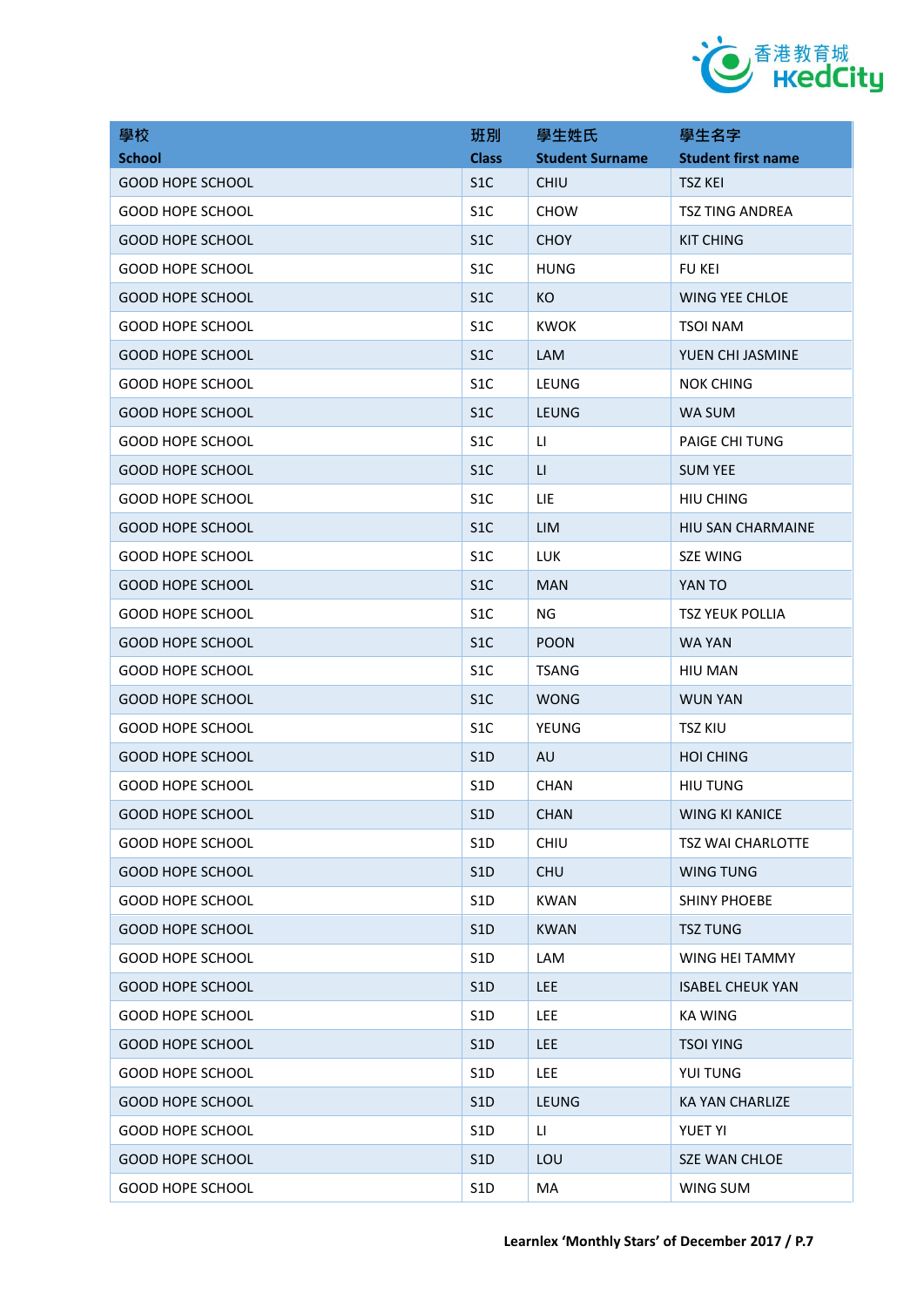

| 學校                      | 班別               | 學生姓氏                    | 學生名字                      |
|-------------------------|------------------|-------------------------|---------------------------|
| <b>School</b>           | <b>Class</b>     | <b>Student Surname</b>  | <b>Student first name</b> |
| <b>GOOD HOPE SCHOOL</b> | S1D              | <b>MOK</b>              | <b>HIU YAN</b>            |
| <b>GOOD HOPE SCHOOL</b> | S <sub>1</sub> D | NG                      | <b>KATHERINE</b>          |
| <b>GOOD HOPE SCHOOL</b> | S <sub>1</sub> D | <b>TAM</b>              | <b>HOI LAM</b>            |
| <b>GOOD HOPE SCHOOL</b> | S <sub>1</sub> D | <b>TANG</b>             | <b>HOI LUN GRACE</b>      |
| <b>GOOD HOPE SCHOOL</b> | S1D              | <b>TSANG</b>            | <b>TSZ WUN</b>            |
| <b>GOOD HOPE SCHOOL</b> | S <sub>1</sub> D | <b>TSE</b>              | YAN YING                  |
| <b>GOOD HOPE SCHOOL</b> | S <sub>1</sub> D | <b>WONG</b>             | SZE KI                    |
| <b>GOOD HOPE SCHOOL</b> | S <sub>1</sub> D | YU                      | WING IN                   |
| <b>GOOD HOPE SCHOOL</b> | S <sub>1</sub> D | Yu Kwan, Zoe            | Leung                     |
| <b>GOOD HOPE SCHOOL</b> | S <sub>1</sub> E | <b>CHAN</b>             | <b>CHEUK YING CHRISTY</b> |
| <b>GOOD HOPE SCHOOL</b> | S <sub>1</sub> E | <b>CHAN</b>             | <b>TSZ CHING</b>          |
| <b>GOOD HOPE SCHOOL</b> | S <sub>1</sub> E | <b>CHEN</b>             | <b>XIAOLAN</b>            |
| <b>GOOD HOPE SCHOOL</b> | S1E              | <b>CHICK</b>            | <b>CHLOE</b>              |
| <b>GOOD HOPE SCHOOL</b> | S <sub>1</sub> E | <b>CHU</b>              | <b>NACHELLE JESLYN</b>    |
| <b>GOOD HOPE SCHOOL</b> | S <sub>1</sub> E | <b>KUNG</b>             | <b>TSZ SHAN KELLY</b>     |
| <b>GOOD HOPE SCHOOL</b> | S <sub>1</sub> E | LEUNG                   | <b>TSZ LING</b>           |
| <b>GOOD HOPE SCHOOL</b> | S1E              | $\mathsf{L}\mathsf{I}$  | <b>CHING YAN</b>          |
| <b>GOOD HOPE SCHOOL</b> | S1E              | П                       | SHEUNG NAM SHANNON        |
| <b>GOOD HOPE SCHOOL</b> | S <sub>1</sub> E | $\mathsf{L}\mathsf{L}%$ | YI CHING                  |
| <b>GOOD HOPE SCHOOL</b> | S <sub>1</sub> E | LIU                     | <b>CHEUK YIN</b>          |
| <b>GOOD HOPE SCHOOL</b> | S <sub>1</sub> E | LO                      | YIK SZE                   |
| <b>GOOD HOPE SCHOOL</b> | S <sub>1</sub> E | PANG                    | <b>HO YAN</b>             |
| <b>GOOD HOPE SCHOOL</b> | S1E              | <b>SHUM</b>             | <b>WUT CHING ABIGAIL</b>  |
| <b>GOOD HOPE SCHOOL</b> | S1E              | <b>TSE</b>              | WAI YU SARA               |
| <b>GOOD HOPE SCHOOL</b> | S1E              | <b>WONG</b>             | <b>SIN YING ALLY</b>      |
| <b>GOOD HOPE SCHOOL</b> | S1E              | <b>WONG</b>             | <b>TSZ YAN VANESSA</b>    |
| <b>GOOD HOPE SCHOOL</b> | S <sub>1</sub> E | <b>WONG</b>             | <b>TSZ YIN CHLOE</b>      |
| <b>GOOD HOPE SCHOOL</b> | S <sub>1</sub> E | YIP                     | <b>HIU YING</b>           |
| <b>GOOD HOPE SCHOOL</b> | S1E              | YU                      | YAN KI                    |
| <b>GOOD HOPE SCHOOL</b> | S1F              | <b>CHAN</b>             | <b>CHEUK YING</b>         |
| <b>GOOD HOPE SCHOOL</b> | S <sub>1</sub> F | <b>CHAN</b>             | <b>SZE YIN</b>            |
| <b>GOOD HOPE SCHOOL</b> | S1F              | <b>CHAN</b>             | YUEN WOON                 |
| <b>GOOD HOPE SCHOOL</b> | S1F              | <b>CHEUNG</b>           | <b>HOI TING</b>           |
| <b>GOOD HOPE SCHOOL</b> | S1F              | <b>CHEUNG</b>           | YAN KIU                   |
| <b>GOOD HOPE SCHOOL</b> | S1F              | <b>CHOY</b>             | <b>HONG YIN</b>           |
| <b>GOOD HOPE SCHOOL</b> | S1F              | <b>FUNG</b>             | <b>HOR CHING BEATRICE</b> |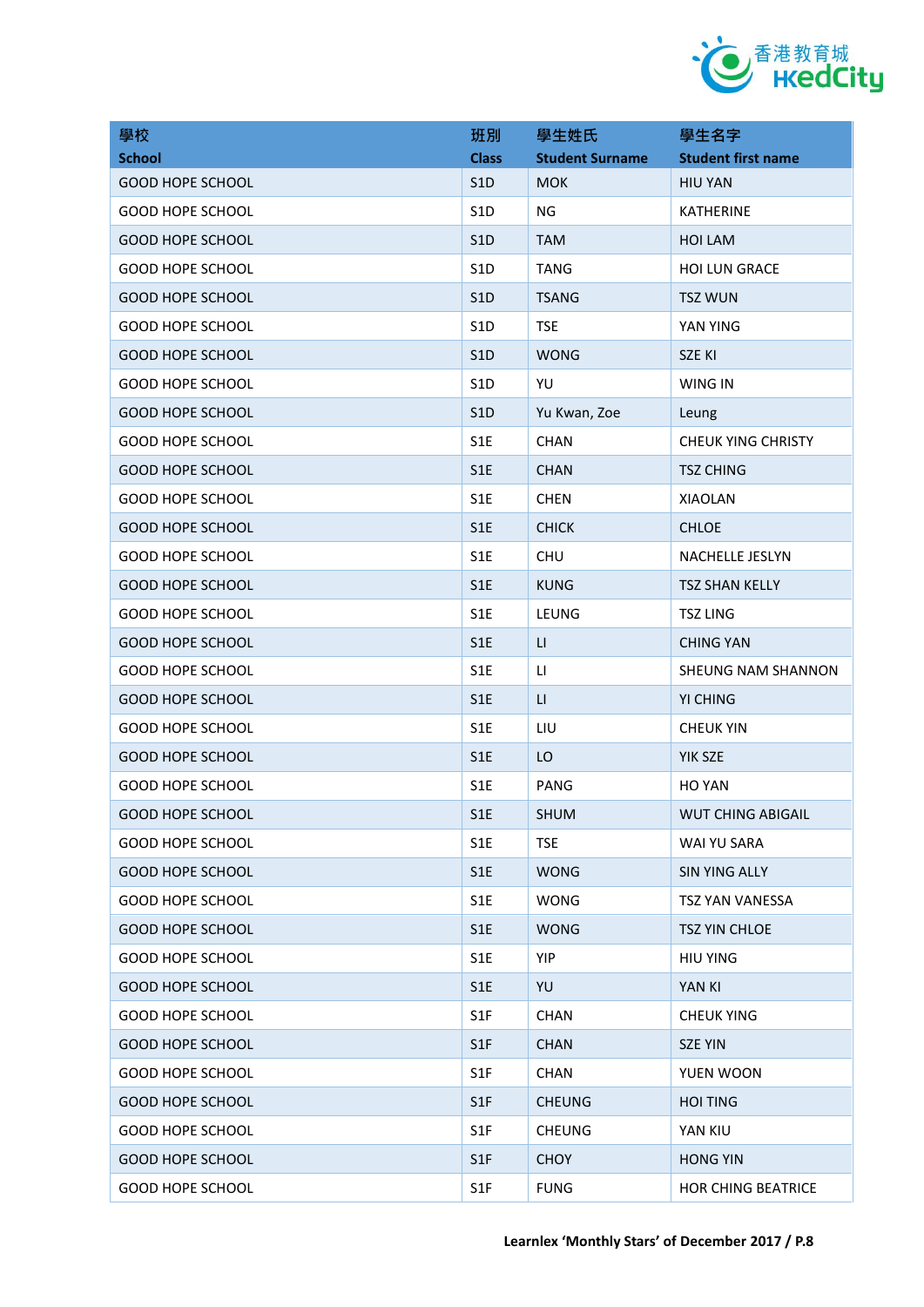

| 學校                      | 班別               | 學生姓氏                   | 學生名字                      |
|-------------------------|------------------|------------------------|---------------------------|
| <b>School</b>           | <b>Class</b>     | <b>Student Surname</b> | <b>Student first name</b> |
| <b>GOOD HOPE SCHOOL</b> | S1F              | <b>FUNG</b>            | PIK SHA                   |
| <b>GOOD HOPE SCHOOL</b> | S1F              | ΙP                     | <b>HOI CHING</b>          |
| <b>GOOD HOPE SCHOOL</b> | S <sub>1</sub> F | <b>KWONG</b>           | CHING LAAM ZOE            |
| <b>GOOD HOPE SCHOOL</b> | S <sub>1F</sub>  | LAM                    | YAN NAM                   |
| <b>GOOD HOPE SCHOOL</b> | S1F              | LAU                    | AALIYAH                   |
| <b>GOOD HOPE SCHOOL</b> | S <sub>1</sub> F | LEUNG                  | <b>TSZ HEI JANICE</b>     |
| <b>GOOD HOPE SCHOOL</b> | S <sub>1</sub> F | <b>LEUNG</b>           | WAI SZE                   |
| <b>GOOD HOPE SCHOOL</b> | S <sub>1</sub> F | LIU                    | YUNJIE                    |
| <b>GOOD HOPE SCHOOL</b> | S <sub>1</sub> F | ΝG                     | YUET HEI                  |
| <b>GOOD HOPE SCHOOL</b> | S <sub>1</sub> F | TAI                    | <b>CHEUK YIU</b>          |
| <b>GOOD HOPE SCHOOL</b> | S <sub>1</sub> F | <b>TAN</b>             | <b>CHELSEA</b>            |
| <b>GOOD HOPE SCHOOL</b> | S <sub>1</sub> F | <b>WAN</b>             | CHE CHING CHLOE           |
| <b>GOOD HOPE SCHOOL</b> | S1F              | <b>WONG</b>            | <b>PUI PUI</b>            |
| <b>GOOD HOPE SCHOOL</b> | S <sub>1</sub> F | YEUNG                  | LOK YIU                   |
| <b>GOOD HOPE SCHOOL</b> | S1F              | <b>ZHAO</b>            | <b>MEI SI QUEENIE</b>     |
| <b>GOOD HOPE SCHOOL</b> | S <sub>2</sub> A | <b>CHUNG</b>           | <b>MERRY</b>              |
| <b>GOOD HOPE SCHOOL</b> | S <sub>2</sub> A | <b>KWAN</b>            | <b>CHARLENE CHEUK LAI</b> |
| <b>GOOD HOPE SCHOOL</b> | S <sub>2</sub> A | <b>KWONG</b>           | <b>ESTHER JI-CHING</b>    |
| <b>GOOD HOPE SCHOOL</b> | S <sub>2</sub> A | LAM                    | <b>CHEUK OON</b>          |
| <b>GOOD HOPE SCHOOL</b> | S <sub>2</sub> A | <b>LOK</b>             | YUNG YONG                 |
| <b>GOOD HOPE SCHOOL</b> | S <sub>2</sub> A | <b>NG</b>              | YAN YIU                   |
| <b>GOOD HOPE SCHOOL</b> | S <sub>2</sub> A | <b>NGAN</b>            | <b>KA YIU</b>             |
| <b>GOOD HOPE SCHOOL</b> | S <sub>2</sub> A | <b>TANG</b>            | WAI CHEUNG                |
| <b>GOOD HOPE SCHOOL</b> | S <sub>2</sub> A | <b>TSE</b>             | WING SZE                  |
| <b>GOOD HOPE SCHOOL</b> | S <sub>2</sub> A | <b>TSUI</b>            | <b>KA HEY</b>             |
| <b>GOOD HOPE SCHOOL</b> | S <sub>2</sub> A | <b>WONG</b>            | <b>SZE SHUN</b>           |
| <b>GOOD HOPE SCHOOL</b> | S <sub>2</sub> A | <b>YEUNG</b>           | <b>TSZ YING</b>           |
| <b>GOOD HOPE SCHOOL</b> | S <sub>2</sub> B | AU                     | <b>HIU YEUNG</b>          |
| <b>GOOD HOPE SCHOOL</b> | S <sub>2</sub> B | <b>CHAN</b>            | <b>LOK YIU RENEE</b>      |
| <b>GOOD HOPE SCHOOL</b> | S <sub>2</sub> B | <b>CHAN</b>            | SZE LOK                   |
| <b>GOOD HOPE SCHOOL</b> | S <sub>2</sub> B | <b>CHANG</b>           | <b>WEI TING</b>           |
| <b>GOOD HOPE SCHOOL</b> | S <sub>2</sub> B | <b>CHO</b>             | <b>KEI WAN</b>            |
| <b>GOOD HOPE SCHOOL</b> | S <sub>2</sub> B | DO.                    | <b>WING CHI</b>           |
| <b>GOOD HOPE SCHOOL</b> | S <sub>2</sub> B | <b>FENG</b>            | SZE YIU MAYCA             |
| <b>GOOD HOPE SCHOOL</b> | S <sub>2</sub> B | <b>FONG</b>            | YU CHIN                   |
| <b>GOOD HOPE SCHOOL</b> | S <sub>2</sub> B | HO                     | JEANIE                    |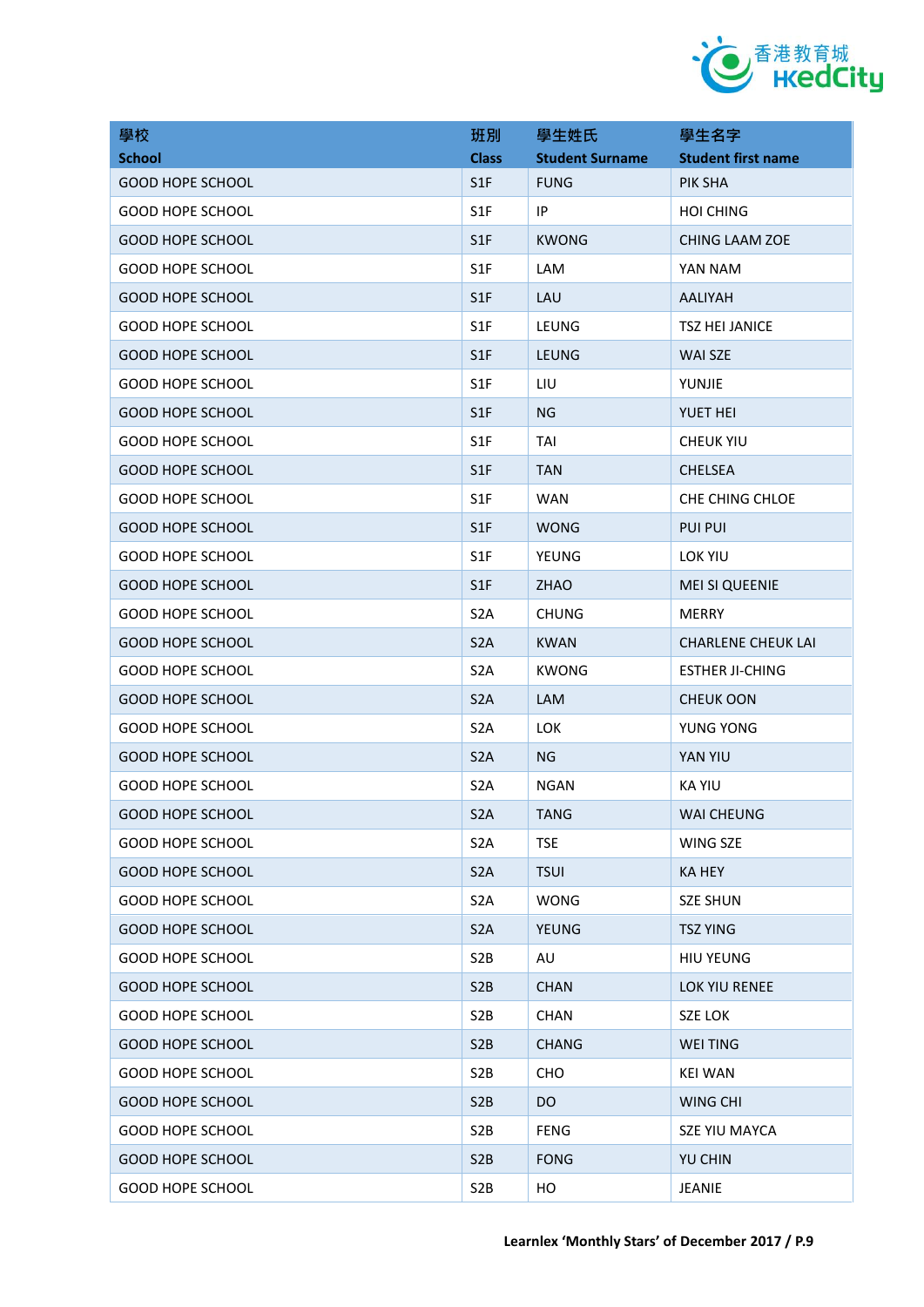

| 學校                      | 班別               | 學生姓氏                   | 學生名字                      |
|-------------------------|------------------|------------------------|---------------------------|
| <b>School</b>           | <b>Class</b>     | <b>Student Surname</b> | <b>Student first name</b> |
| <b>GOOD HOPE SCHOOL</b> | S <sub>2</sub> B | <b>KAN</b>             | <b>HOI CHING</b>          |
| <b>GOOD HOPE SCHOOL</b> | S <sub>2</sub> B | LAM                    | <b>HOI YING HEIDI</b>     |
| <b>GOOD HOPE SCHOOL</b> | S <sub>2</sub> B | <b>LEE</b>             | <b>TIN YEE</b>            |
| <b>GOOD HOPE SCHOOL</b> | S <sub>2</sub> B | LEUNG                  | <b>CHING MAN</b>          |
| <b>GOOD HOPE SCHOOL</b> | S2B              | <b>LIEW</b>            | <b>JIA WEN</b>            |
| GOOD HOPE SCHOOL        | S <sub>2</sub> B | LOY                    | WING HEI                  |
| <b>GOOD HOPE SCHOOL</b> | S <sub>2</sub> B | ΝG                     | <b>CHING LAAM KARIS</b>   |
| GOOD HOPE SCHOOL        | S <sub>2</sub> B | <b>SIN</b>             | <b>HIU CHING VERONICA</b> |
| <b>GOOD HOPE SCHOOL</b> | S <sub>2</sub> B | <b>TSUI</b>            | <b>HOI YING MARGARET</b>  |
| GOOD HOPE SCHOOL        | S <sub>2</sub> B | YU                     | <b>PUI HANG</b>           |
| <b>GOOD HOPE SCHOOL</b> | S <sub>2</sub> C | <b>CHAN</b>            | <b>YIN YU</b>             |
| <b>GOOD HOPE SCHOOL</b> | S <sub>2</sub> C | <b>CHENG</b>           | <b>KIT LOK</b>            |
| <b>GOOD HOPE SCHOOL</b> | S <sub>2</sub> C | <b>CHEUNG</b>          | <b>CHEUK KI</b>           |
| <b>GOOD HOPE SCHOOL</b> | S <sub>2</sub> C | <b>HUNG</b>            | <b>PUI YAN</b>            |
| <b>GOOD HOPE SCHOOL</b> | S <sub>2</sub> C | <b>KWAN</b>            | <b>HEI CHING CANDICE</b>  |
| <b>GOOD HOPE SCHOOL</b> | S <sub>2</sub> C | <b>LAM</b>             | NGA YIN GLENDA            |
| <b>GOOD HOPE SCHOOL</b> | S <sub>2</sub> C | <b>LEE</b>             | <b>CHEUK NING</b>         |
| <b>GOOD HOPE SCHOOL</b> | S <sub>2</sub> C | LEUNG                  | <b>TSZ WING</b>           |
| GOOD HOPE SCHOOL        | S <sub>2</sub> C | <b>PONG</b>            | <b>WING MAN</b>           |
| <b>GOOD HOPE SCHOOL</b> | S <sub>2</sub> C | YEUNG                  | YAN TUNG JASMINE          |
| <b>GOOD HOPE SCHOOL</b> | S <sub>2</sub> D | <b>CHOW</b>            | <b>SHUK YIN</b>           |
| <b>GOOD HOPE SCHOOL</b> | S <sub>2</sub> D | <b>CHOW</b>            | ZI QI SARAH               |
| <b>GOOD HOPE SCHOOL</b> | S <sub>2</sub> D | NG                     | <b>SUET YIN</b>           |
| <b>GOOD HOPE SCHOOL</b> | S <sub>2</sub> D | <b>WONG</b>            | <b>HILDA</b>              |
| <b>GOOD HOPE SCHOOL</b> | S <sub>2</sub> D | <b>WONG</b>            | <b>LOK YIU</b>            |
| <b>GOOD HOPE SCHOOL</b> | S <sub>2E</sub>  | <b>CHAN</b>            | <b>HOI TUNG</b>           |
| <b>GOOD HOPE SCHOOL</b> | S <sub>2E</sub>  | <b>CHAN</b>            | <b>WING LAM</b>           |
| <b>GOOD HOPE SCHOOL</b> | S <sub>2</sub> E | <b>HUANG</b>           | YING SHAN NATALIE         |
| <b>GOOD HOPE SCHOOL</b> | S <sub>2E</sub>  | LAU                    | <b>HIU CHING</b>          |
| <b>GOOD HOPE SCHOOL</b> | S <sub>2</sub> E | LEE                    | WAN YI                    |
| <b>GOOD HOPE SCHOOL</b> | S <sub>2E</sub>  | <b>NG</b>              | SHEUNG SHEUNG SASA        |
| <b>GOOD HOPE SCHOOL</b> | S <sub>2</sub> E | ΝG                     | YUI LING VICTORIA         |
| <b>GOOD HOPE SCHOOL</b> | S <sub>2E</sub>  | <b>SZETO</b>           | <b>TSZ CHING</b>          |
| <b>GOOD HOPE SCHOOL</b> | S <sub>2</sub> E | TAI                    | <b>SUI YIU</b>            |
| <b>GOOD HOPE SCHOOL</b> | S <sub>2F</sub>  | <b>CHAN</b>            | <b>WING YI</b>            |
| <b>GOOD HOPE SCHOOL</b> | S <sub>2F</sub>  | <b>FUNG</b>            | YIK LAM                   |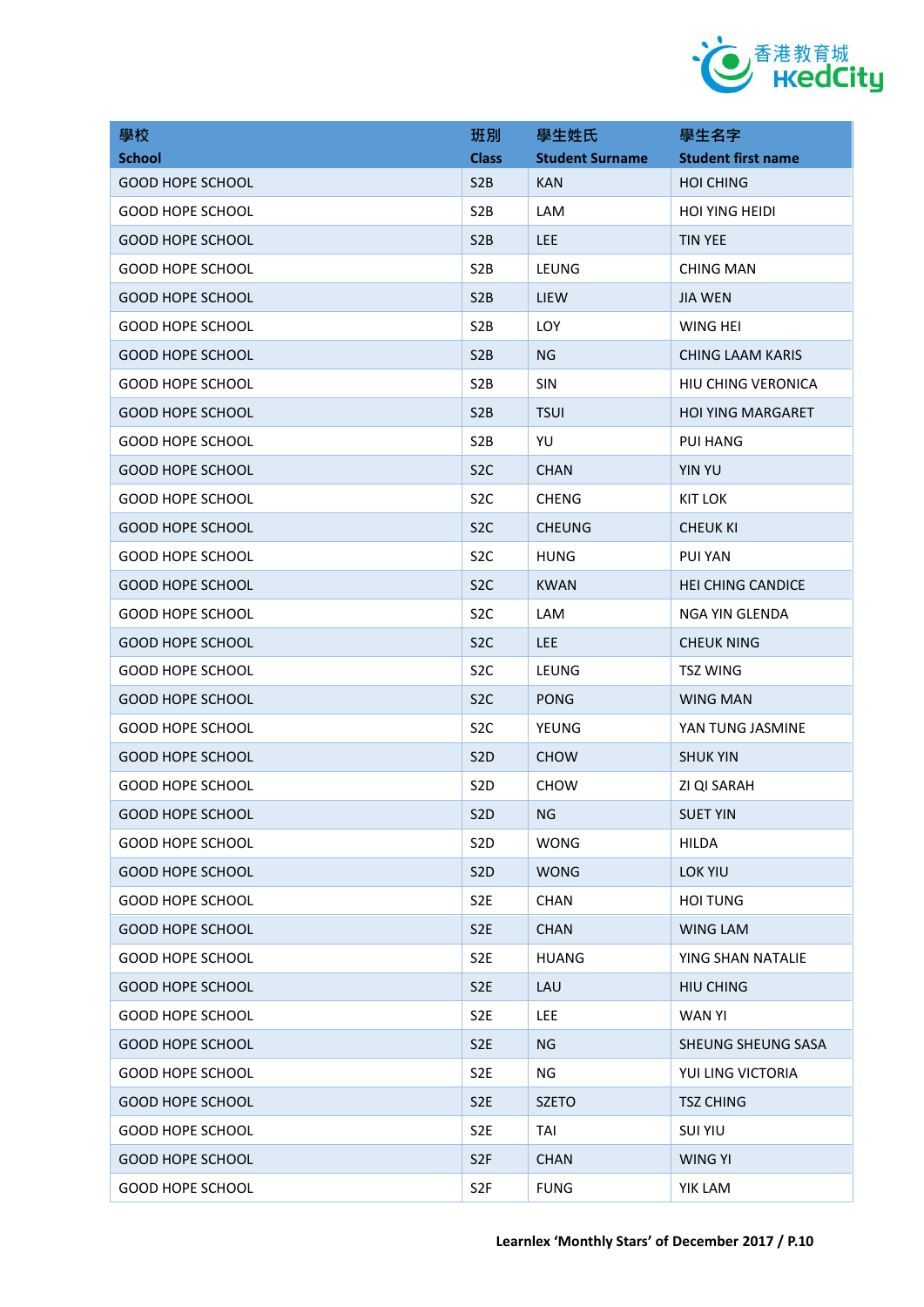

| 學校                                 | 班別               | 學生姓氏                   | 學生名字                      |
|------------------------------------|------------------|------------------------|---------------------------|
| <b>School</b>                      | <b>Class</b>     | <b>Student Surname</b> | <b>Student first name</b> |
| <b>GOOD HOPE SCHOOL</b>            | S <sub>2F</sub>  | LOU                    | YU WING NICOLE            |
| <b>GOOD HOPE SCHOOL</b>            | S <sub>2F</sub>  | <b>MAK</b>             | <b>KA YAN CHRISTY</b>     |
| <b>GOOD HOPE SCHOOL</b>            | S <sub>2F</sub>  | <b>MUI</b>             | <b>NOK CHING</b>          |
| HK INST OF EDU JOCKEY CLUB PRI SCH | P <sub>2</sub> A | Tung                   | Yee Man Abby              |
| HK INST OF EDU JOCKEY CLUB PRI SCH | P <sub>2C</sub>  | Bishop                 | Carlsar                   |
| HK INST OF EDU JOCKEY CLUB PRI SCH | P <sub>2C</sub>  | Chan                   | Ka Yau                    |
| HK INST OF EDU JOCKEY CLUB PRI SCH | P <sub>2C</sub>  | Lai                    | Hiu Nok                   |
| HK INST OF EDU JOCKEY CLUB PRI SCH | P <sub>2C</sub>  | Lee                    | Chun Yee                  |
| HK INST OF EDU JOCKEY CLUB PRI SCH | P <sub>2C</sub>  | Lung                   | Fei                       |
| HK INST OF EDU JOCKEY CLUB PRI SCH | P <sub>2</sub> C | Wan                    | Hay Yuet Jayden           |
| HK INST OF EDU JOCKEY CLUB PRI SCH | P <sub>2</sub> D | Chan                   | Ho Hei                    |
| HK INST OF EDU JOCKEY CLUB PRI SCH | P <sub>3</sub> A | Luo                    | Sai Ming                  |
| HK INST OF EDU JOCKEY CLUB PRI SCH | P3B              | Au                     | Chung Kan                 |
| HK INST OF EDU JOCKEY CLUB PRI SCH | P3B              | Chan                   | Chee Yin Aidan            |
| HK INST OF EDU JOCKEY CLUB PRI SCH | P <sub>3</sub> B | Chan                   | Man Nga                   |
| HK INST OF EDU JOCKEY CLUB PRI SCH | P3B              | Chong                  | Man Yuen                  |
| HK INST OF EDU JOCKEY CLUB PRI SCH | P3B              | Tsoi                   | Shun Ming                 |
| HK INST OF EDU JOCKEY CLUB PRI SCH | P <sub>4</sub> A | Lau                    | Ming To                   |
| HK INST OF EDU JOCKEY CLUB PRI SCH | P <sub>4</sub> A | Qian                   | Zizhan                    |
| HK INST OF EDU JOCKEY CLUB PRI SCH | P4B              | Li                     | Yan Wai                   |
| HK INST OF EDU JOCKEY CLUB PRI SCH | P <sub>4</sub> B | Wei                    | Jiajie                    |
| HK INST OF EDU JOCKEY CLUB PRI SCH | P <sub>5</sub> A | Lee                    | Cheuk Nam                 |
| HK INST OF EDU JOCKEY CLUB PRI SCH | P <sub>5</sub> A | Wan                    | Yuan Shun                 |
| HK INST OF EDU JOCKEY CLUB PRI SCH | P5A              | Wang                   | Jiayu                     |
| HK INST OF EDU JOCKEY CLUB PRI SCH | P <sub>5</sub> A | Yiu                    | Ki Chun                   |
| HK INST OF EDU JOCKEY CLUB PRI SCH | P5C              | Cheung                 | Ho Yan                    |
| HK INST OF EDU JOCKEY CLUB PRI SCH | P <sub>5</sub> C | Leung                  | Yat Yee                   |
| HK INST OF EDU JOCKEY CLUB PRI SCH | P5C              | Mak                    | Yui Yin                   |
| HK INST OF EDU JOCKEY CLUB PRI SCH | P <sub>5C</sub>  | Wu                     | Kai Yuen                  |
| HK INST OF EDU JOCKEY CLUB PRI SCH | P6A              | Chan                   | Shek Hei                  |
| HK INST OF EDU JOCKEY CLUB PRI SCH | P <sub>6</sub> A | Cheng                  | Yan Kin                   |
| HK INST OF EDU JOCKEY CLUB PRI SCH | P <sub>6</sub> A | Chung                  | Cho Him                   |
| HK INST OF EDU JOCKEY CLUB PRI SCH | P <sub>6</sub> A | Guo                    | Pei Pei                   |
| HK INST OF EDU JOCKEY CLUB PRI SCH | P6A              | Ling                   | In Pak                    |
| HK INST OF EDU JOCKEY CLUB PRI SCH | P <sub>6</sub> A | Shum                   | Ching Long                |
| HK INST OF EDU JOCKEY CLUB PRI SCH | P6B              | Ching                  | Yan Kin                   |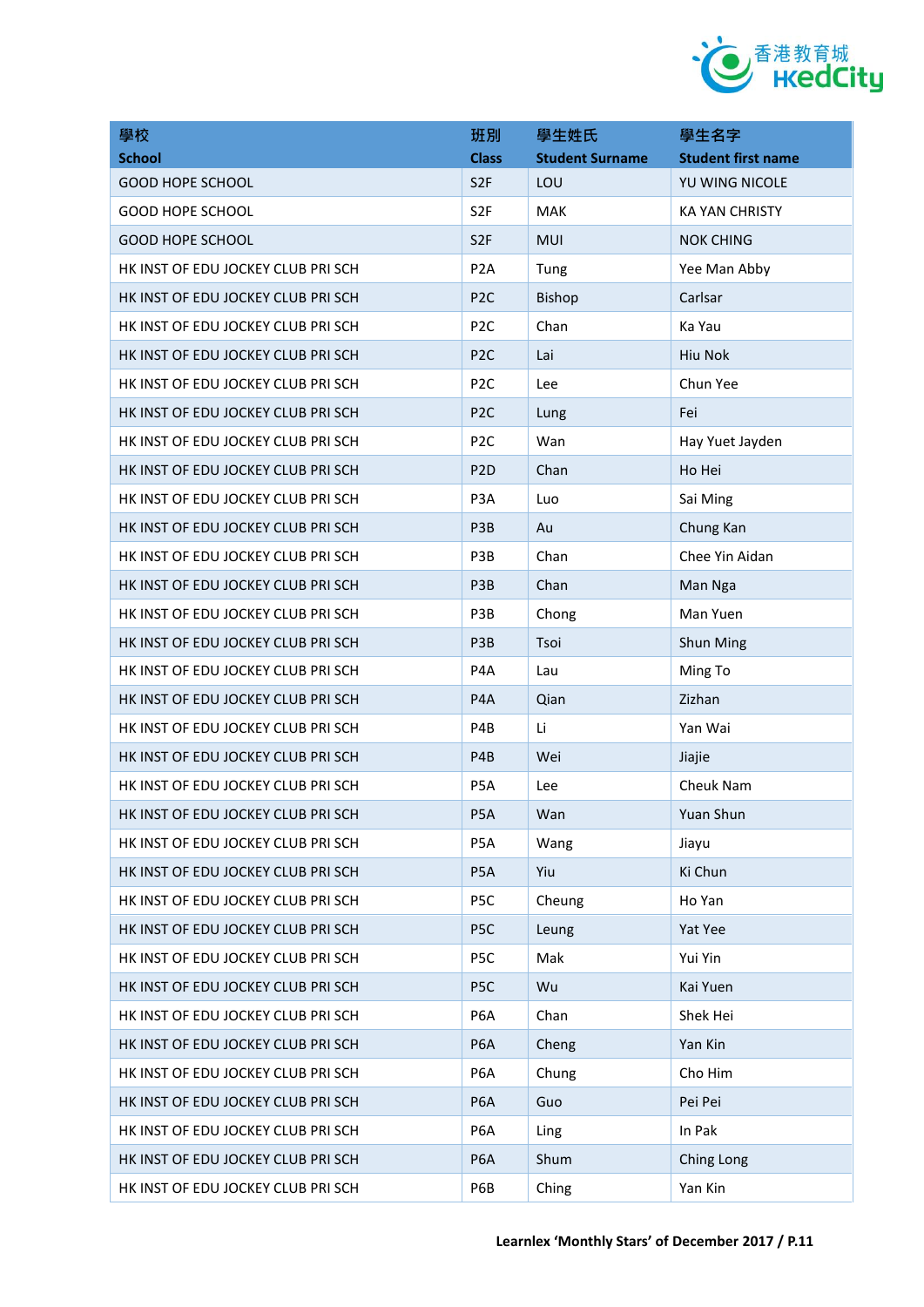

| 學校                                  | 班別               | 學生姓氏                   | 學生名字                      |
|-------------------------------------|------------------|------------------------|---------------------------|
| <b>School</b>                       | <b>Class</b>     | <b>Student Surname</b> | <b>Student first name</b> |
| HK INST OF EDU JOCKEY CLUB PRI SCH  | P6B              | Chong                  | Sin Yuen                  |
| HK INST OF EDU JOCKEY CLUB PRI SCH  | P6C              | Liu                    | Chun Elvin                |
| HK INST OF EDU JOCKEY CLUB PRI SCH  | P <sub>6</sub> C | Mak                    | Yui Tung dream            |
| HK INST OF EDU JOCKEY CLUB PRI SCH  | P6C              | Wong                   | Kwan Lam Casey            |
| HK SKH BISHOP HALL SECONDARY SCHOOL | S <sub>2</sub> C | LUI                    | <b>KA YIU</b>             |
| KAU YAN SCHOOL(WHOLE DAY)           | 1F               | Yip                    | Ling Wai Simone           |
| KAU YAN SCHOOL(WHOLE DAY)           | 2L               | Wee                    | Ashton Lok Ting           |
| KAU YAN SCHOOL(WHOLE DAY)           | 2L               | Yeung                  | Yan Yu                    |
| KAU YAN SCHOOL(WHOLE DAY)           | 3F               | Leung                  | Ching Sum Maegan          |
| KAU YAN SCHOOL(WHOLE DAY)           | 3H               | Cheung                 | Wang Ethan                |
| KAU YAN SCHOOL(WHOLE DAY)           | 3H               | Zhang                  | Xu Yu                     |
| KAU YAN SCHOOL(WHOLE DAY)           | 4F               | Ip                     | <b>Tsz Mong</b>           |
| KAU YAN SCHOOL(WHOLE DAY)           | 4F               | Lee                    | <b>Tsz Yau Tiernan</b>    |
| KAU YAN SCHOOL(WHOLE DAY)           | 4F               | Leung                  | <b>Cheuk Ming</b>         |
| KAU YAN SCHOOL(WHOLE DAY)           | 4F               | Leung                  | Tou                       |
| KAU YAN SCHOOL(WHOLE DAY)           | 4F               | Ng                     | Tzi Yeung                 |
| KAU YAN SCHOOL(WHOLE DAY)           | 4F               | <b>Tsim</b>            | <b>Gwen Kiu Marcus</b>    |
| KAU YAN SCHOOL(WHOLE DAY)           | 4H               | Chue                   | Toby Wai To               |
| KAU YAN SCHOOL(WHOLE DAY)           | 4H               | Leung                  | Nicolas Yat Long          |
| KAU YAN SCHOOL(WHOLE DAY)           | 4H               | Pang                   | Hoi Ching                 |
| KAU YAN SCHOOL(WHOLE DAY)           | 4H               | Wong                   | Tsz Lok                   |
| KAU YAN SCHOOL(WHOLE DAY)           | 5F               | <b>CHENG</b>           | <b>TAI MAN</b>            |
| KAU YAN SCHOOL(WHOLE DAY)           | 5F               | Math                   | I am very good at         |
| KAU YAN SCHOOL(WHOLE DAY)           | 5F               | Name                   | No                        |
| KAU YAN SCHOOL(WHOLE DAY)           | 5F               | <b>YIP</b>             | <b>RON</b>                |
| KAU YAN SCHOOL(WHOLE DAY)           | 5H               | 2018                   | Typhoon                   |
| KAU YAN SCHOOL(WHOLE DAY)           | 5H               | <b>FUNG</b>            | <b>LEONG KWAN</b>         |
| KAU YAN SCHOOL(WHOLE DAY)           | 5H               | Lo                     | Sze Chit Ryan             |
| KAU YAN SCHOOL(WHOLE DAY)           | 5L               | Fung                   | Wai Chung                 |
| KAU YAN SCHOOL(WHOLE DAY)           | 5L               | HOU                    | YUEN WAN                  |
| KAU YAN SCHOOL(WHOLE DAY)           | 5L               | <b>LEUNG</b>           | TSZ HIM SAMUEL            |
| KAU YAN SCHOOL(WHOLE DAY)           | 5L               | <b>YEUNG</b>           | LOK YAN MICHELLE          |
| KAU YAN SCHOOL(WHOLE DAY)           | 5L               | YOUR MASTER            | <b>BOW DOWN TO</b>        |
| KAU YAN SCHOOL(WHOLE DAY)           | 6F               | <b>Tse</b>             | Hui Yiu                   |
| KAU YAN SCHOOL(WHOLE DAY)           | 6L               | Lam                    | Yat Yee                   |
| LOK SIN TONG LEUNG KAU KUI PRI SCH  | P5A              | <b>KWAN</b>            | WUI CHEUNG                |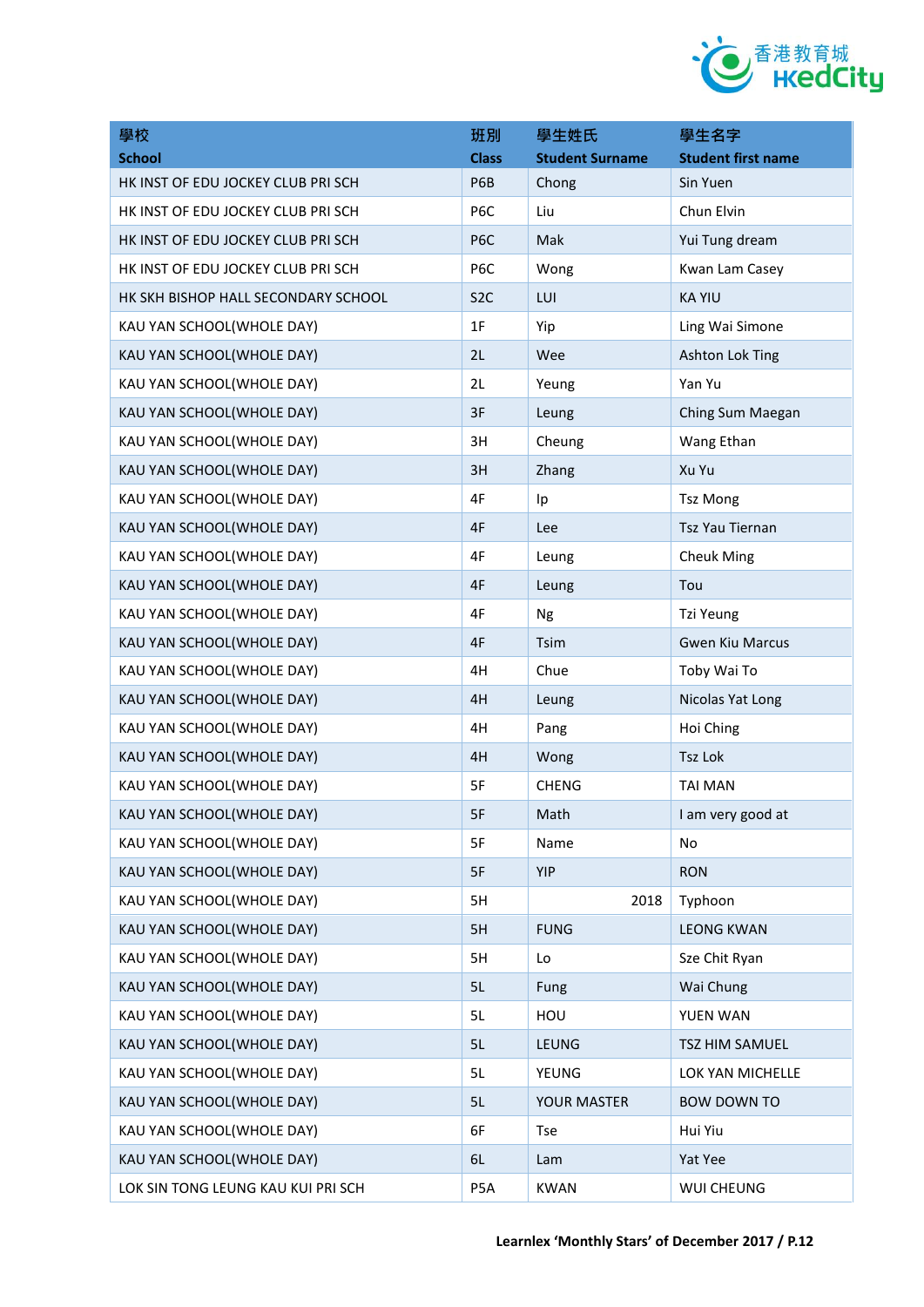

| 學校                                 | 班別               | 學生姓氏                   | 學生名字                      |
|------------------------------------|------------------|------------------------|---------------------------|
| <b>School</b>                      | <b>Class</b>     | <b>Student Surname</b> | <b>Student first name</b> |
| LOK SIN TONG LEUNG KAU KUI PRI SCH | P <sub>5</sub> A | <b>LEE</b>             | <b>CHUN HIM</b>           |
| LOK SIN TONG LEUNG KAU KUI PRI SCH | P5A              | MAK                    | <b>KA YUEN</b>            |
| LOK SIN TONG LEUNG KAU KUI PRI SCH | P <sub>5</sub> A | <b>SEOW</b>            | <b>HOI CHUN</b>           |
| LOK SIN TONG LEUNG KAU KUI PRI SCH | P <sub>5</sub> C | <b>CHEUNG</b>          | KA YU                     |
| LOK SIN TONG LEUNG KAU KUI PRI SCH | P <sub>5</sub> C | HO.                    | <b>HIU YING</b>           |
| LOK SIN TONG LEUNG KAU KUI PRI SCH | P <sub>5</sub> C | <b>LAM</b>             | ON WING                   |
| LOK SIN TONG LEUNG KAU KUI PRI SCH | P <sub>5</sub> C | LEUNG                  | <b>TSZ YAU SUMMER</b>     |
| LOK SIN TONG LEUNG KAU KUI PRI SCH | P <sub>5</sub> C | <b>MAN</b>             | <b>TSZ KIU</b>            |
| LOK SIN TONG LEUNG KAU KUI PRI SCH | P <sub>5</sub> C | <b>TANG</b>            | <b>SAN FAI</b>            |
| LOK SIN TONG LEUNG KAU KUI PRI SCH | P <sub>5</sub> C | YU                     | YIN TUNG                  |
| LOK SIN TONG LEUNG KAU KUI PRI SCH | P <sub>6</sub> A | <b>CHAN</b>            | YAU HEI                   |
| LOK SIN TONG LEUNG KAU KUI PRI SCH | P <sub>6</sub> A | <b>CHOI</b>            | <b>SUET YING</b>          |
| LOK SIN TONG LEUNG KAU KUI PRI SCH | <b>P6A</b>       | IP                     | <b>NGA WAN</b>            |
| LOK SIN TONG LEUNG KAU KUI PRI SCH | P6A              | <b>KWONG</b>           | <b>HANG CHI</b>           |
| LOK SIN TONG LEUNG KAU KUI PRI SCH | P <sub>6</sub> A | LAM                    | <b>KA MUN</b>             |
| LOK SIN TONG LEUNG KAU KUI PRI SCH | P <sub>6</sub> A | $\mathsf{H}$           | MEI KI                    |
| LOK SIN TONG LEUNG KAU KUI PRI SCH | <b>P6A</b>       | $\mathsf{H}$           | <b>MEI LING</b>           |
| LOK SIN TONG LEUNG KAU KUI PRI SCH | P <sub>6</sub> A | LIU                    | <b>TSAN SUM</b>           |
| LOK SIN TONG LEUNG KAU KUI PRI SCH | <b>P6A</b>       | NG                     | <b>CHEUK CHING</b>        |
| LOK SIN TONG LEUNG KAU KUI PRI SCH | P <sub>6</sub> A | ΝG                     | <b>CHEUK LAM</b>          |
| LOK SIN TONG LEUNG KAU KUI PRI SCH | P <sub>6</sub> A | <b>NG</b>              | <b>WING SHAN</b>          |
| LOK SIN TONG LEUNG KAU KUI PRI SCH | P <sub>6</sub> A | ΝG                     | YAT SEN                   |
| LOK SIN TONG LEUNG KAU KUI PRI SCH | P <sub>6</sub> A | <b>TONG</b>            | TSZ HIN                   |
| LOK SIN TONG LEUNG KAU KUI PRI SCH | P6B              | LIU                    | YING YU                   |
| MENG TAK CATHOLIC SCHOOL           | P <sub>3</sub> A | <b>CHU</b>             | <b>WAI LONG</b>           |
| <b>MENG TAK CATHOLIC SCHOOL</b>    | P <sub>3</sub> A | ΝG                     | <b>HONG WING</b>          |
| <b>MENG TAK CATHOLIC SCHOOL</b>    | P <sub>3</sub> C | TO                     | YIN CHING MIFFY           |
| <b>MENG TAK CATHOLIC SCHOOL</b>    | P <sub>3</sub> C | <b>TONG</b>            | <b>SZE CHING</b>          |
| <b>MENG TAK CATHOLIC SCHOOL</b>    | P <sub>3</sub> C | <b>TSOI</b>            | <b>KWOK YIN KARSON</b>    |
| <b>MENG TAK CATHOLIC SCHOOL</b>    | P <sub>3</sub> D | LAI                    | <b>HOI CHING</b>          |
| <b>MENG TAK CATHOLIC SCHOOL</b>    | P <sub>3</sub> D | NG.                    | <b>HONG KIT</b>           |
| <b>MENG TAK CATHOLIC SCHOOL</b>    | P4B              | LAM                    | SHING HEI                 |
| <b>MENG TAK CATHOLIC SCHOOL</b>    | P4B              | <b>WONG</b>            | <b>HUI YUET EUGENIA</b>   |
| <b>MENG TAK CATHOLIC SCHOOL</b>    | P5A              | CHAU                   | <b>NOK</b>                |
| <b>MENG TAK CATHOLIC SCHOOL</b>    | P <sub>5</sub> A | YAU                    | <b>WAI YING</b>           |
| <b>MENG TAK CATHOLIC SCHOOL</b>    | P <sub>6</sub> A | <b>CHAN</b>            | <b>CHI WAI</b>            |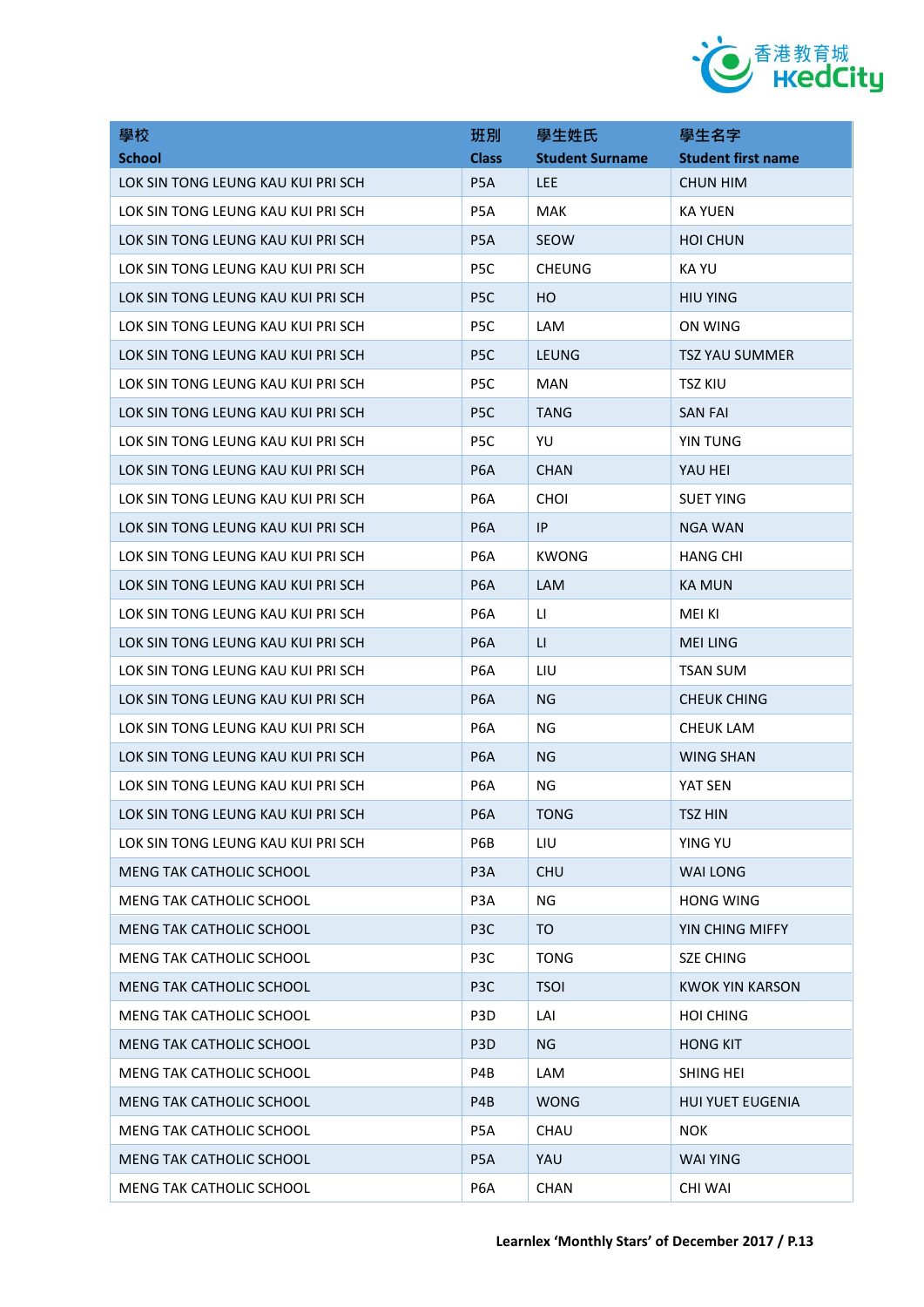

| 學校                                       | 班別               | 學生姓氏                   | 學生名字                      |
|------------------------------------------|------------------|------------------------|---------------------------|
| <b>School</b>                            | <b>Class</b>     | <b>Student Surname</b> | <b>Student first name</b> |
| <b>MENG TAK CATHOLIC SCHOOL</b>          | P <sub>6</sub> A | <b>CHAN</b>            | <b>SIN PONG</b>           |
| MENG TAK CATHOLIC SCHOOL                 | P <sub>6</sub> A | HO                     | YUET WA                   |
| <b>MENG TAK CATHOLIC SCHOOL</b>          | P <sub>6</sub> A | <b>KWOK</b>            | <b>SIU TUNG</b>           |
| MENG TAK CATHOLIC SCHOOL                 | P <sub>6</sub> A | <b>LUK</b>             | <b>WING TUNG</b>          |
| <b>MENG TAK CATHOLIC SCHOOL</b>          | P6B              | LUI                    | <b>PAK HEI</b>            |
| MENG TAK CATHOLIC SCHOOL                 | P6B              | <b>SHUM</b>            | <b>HIU LAM</b>            |
| <b>MENG TAK CATHOLIC SCHOOL</b>          | P6B              | <b>WONG</b>            | <b>HAU LING</b>           |
| MENG TAK CATHOLIC SCHOOL                 | P <sub>6</sub> C | LAM                    | <b>LEONG</b>              |
| MENG TAK CATHOLIC SCHOOL                 | P <sub>6</sub> C | LI.                    | <b>CHIU WAI</b>           |
| <b>MENG TAK CATHOLIC SCHOOL</b>          | P <sub>6</sub> C | <b>LING</b>            | PUI WING                  |
| <b>MENG TAK CATHOLIC SCHOOL</b>          | P <sub>6</sub> C | NG                     | <b>SUM YU ANGEL</b>       |
| PLK DR. JIMMY WONG CHI-HO (TSV) P S      | P6A              | HE                     | <b>CHING KUI</b>          |
| PLK DR. JIMMY WONG CHI-HO (TSV) P S      | P <sub>6</sub> A | HOU                    | <b>WAI TIT</b>            |
| PLK TIN KA PING PRIMARY SCHOOL           | P <sub>4</sub> A | LUO                    | YUEN YIK MARK             |
| PLK TIN KA PING PRIMARY SCHOOL           | P4B              | <b>CHEUNG</b>          | <b>KAM SAU</b>            |
| PLK TIN KA PING PRIMARY SCHOOL           | P <sub>5</sub> A | <b>AU-YEUNG</b>        | <b>SHING CHUN</b>         |
| PLK TIN KA PING PRIMARY SCHOOL           | P <sub>5</sub> A | <b>CHAN</b>            | <b>MEI JUN</b>            |
| PLK TIN KA PING PRIMARY SCHOOL           | P5A              | HO                     | <b>KOK HEI</b>            |
| PLK TIN KA PING PRIMARY SCHOOL           | P <sub>6</sub> A | <b>CHEUNG</b>          | YAN SAU                   |
| PLK TIN KA PING PRIMARY SCHOOL           | P6E              | <b>TANG</b>            | <b>HANG KEI</b>           |
| SACRED HEART CANOSSIAN SCHOOL(WHOLE DAY) | P <sub>3</sub> A | <b>CHOW</b>            | <b>TSZ WAI</b>            |
| SACRED HEART CANOSSIAN SCHOOL(WHOLE DAY) | P3E              | <b>CHOW</b>            | <b>TSZ LING</b>           |
| SACRED HEART CANOSSIAN SCHOOL(WHOLE DAY) | P3E              | SIU                    | <b>HIL WAI</b>            |
| SACRED HEART CANOSSIAN SCHOOL(WHOLE DAY) | P3E              | YIU                    | <b>YI KWAN</b>            |
| SACRED HEART CANOSSIAN SCHOOL(WHOLE DAY) | P4A              | <b>WAN</b>             | WING CHING PHOEBE         |
| SACRED HEART CANOSSIAN SCHOOL(WHOLE DAY) | P4B              | <b>CHONG</b>           | <b>CHING YI</b>           |
| SACRED HEART CANOSSIAN SCHOOL(WHOLE DAY) | P4C              | LEE                    | YEE CHING                 |
| SACRED HEART CANOSSIAN SCHOOL(WHOLE DAY) | P4C              | <b>WONG</b>            | <b>KWOK TAO</b>           |
| SACRED HEART CANOSSIAN SCHOOL(WHOLE DAY) | P <sub>4</sub> D | <b>CHAN</b>            | <b>HOI YIN</b>            |
| SACRED HEART CANOSSIAN SCHOOL(WHOLE DAY) | P <sub>4</sub> D | <b>CHONG</b>           | <b>ETTO</b>               |
| SACRED HEART CANOSSIAN SCHOOL(WHOLE DAY) | P <sub>4</sub> D | PO                     | <b>SUKI</b>               |
| SACRED HEART CANOSSIAN SCHOOL(WHOLE DAY) | P <sub>4</sub> D | SIU                    | WING HEI                  |
| SACRED HEART CANOSSIAN SCHOOL(WHOLE DAY) | P <sub>4</sub> D | <b>YAN</b>             | <b>HOI CHING</b>          |
| SACRED HEART CANOSSIAN SCHOOL(WHOLE DAY) | P4E              | <b>HUNG</b>            | HIU CHING                 |
| SACRED HEART CANOSSIAN SCHOOL(WHOLE DAY) | P4E              | LAM                    | <b>FUNG YIU</b>           |
| SACRED HEART CANOSSIAN SCHOOL(WHOLE DAY) | P4E              | LO                     | YU YIN                    |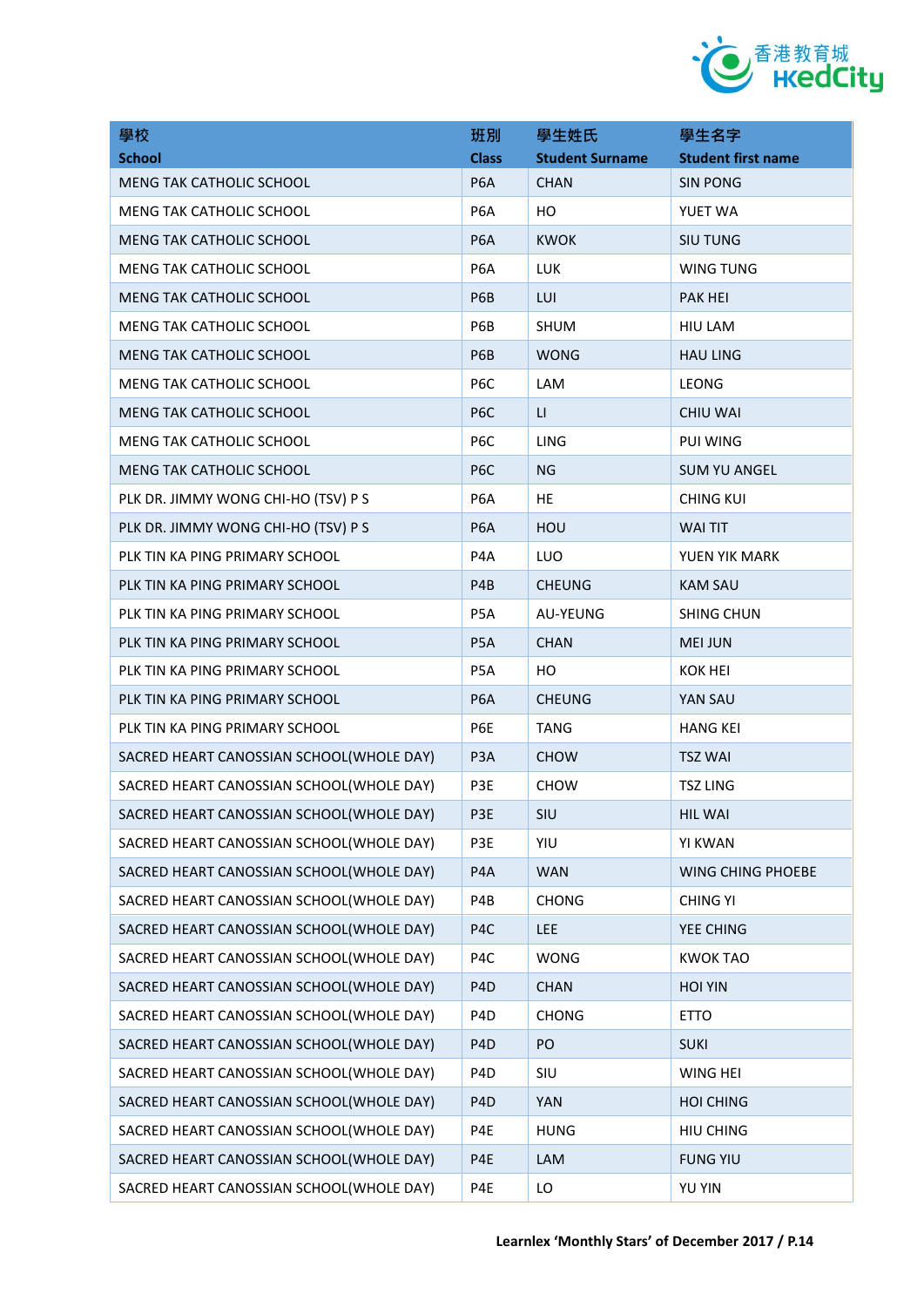

| 學校                                          | 班別               | 學生姓氏                    | 學生名字                      |
|---------------------------------------------|------------------|-------------------------|---------------------------|
| <b>School</b>                               | <b>Class</b>     | <b>Student Surname</b>  | <b>Student first name</b> |
| SACRED HEART CANOSSIAN SCHOOL(WHOLE DAY)    | P <sub>5</sub> C | <b>KWONG</b>            | YAT HEI                   |
| SACRED HEART CANOSSIAN SCHOOL(WHOLE DAY)    | P5C              | LEE                     | <b>CHEUK LAM</b>          |
| SACRED HEART CANOSSIAN SCHOOL(WHOLE DAY)    | P <sub>5</sub> C | <b>SO</b>               | <b>CHUNG KWAN</b>         |
| SACRED HEART CANOSSIAN SCHOOL(WHOLE DAY)    | P <sub>6</sub> A | <b>CHAN</b>             | <b>CHEUK YU</b>           |
| SACRED HEART CANOSSIAN SCHOOL(WHOLE DAY)    | P <sub>6</sub> A | LAU                     | <b>TSOI YU</b>            |
| SACRED HEART CANOSSIAN SCHOOL(WHOLE DAY)    | P6B              | <b>TANG</b>             | YU SZE                    |
| SACRED HEART CANOSSIAN SCHOOL(WHOLE DAY)    | P <sub>6</sub> C | $\mathsf{L}\mathsf{L}$  | XIN TAO                   |
| SACRED HEART CANOSSIAN SCHOOL(WHOLE DAY)    | P6E              | LAU                     | ALBY YUET TUNG            |
| SACRED HEART CANOSSIAN SCHOOL(WHOLE DAY)    | P6E              | <b>WONG</b>             | <b>HEI LAM</b>            |
| SHA TAU KOK CENTRAL PRIMARY SCHOOL          | P <sub>4</sub> A | <b>CHEN</b>             | Lin Li                    |
| SHA TAU KOK CENTRAL PRIMARY SCHOOL          | P4A              | <b>RAN</b>              | Jiangke                   |
| SHA TAU KOK CENTRAL PRIMARY SCHOOL          | P4A              | WANG                    | Shing Chi                 |
| SHA TAU KOK CENTRAL PRIMARY SCHOOL          | P4A              | <b>ZENG</b>             | Hongxing                  |
| SHA TAU KOK CENTRAL PRIMARY SCHOOL          | P <sub>5</sub> A | <b>CHEN</b>             | <b>NGAI CHING</b>         |
| SHA TAU KOK CENTRAL PRIMARY SCHOOL          | P <sub>5</sub> A | <b>CHOY</b>             | <b>TSZ WA</b>             |
| SHA TAU KOK CENTRAL PRIMARY SCHOOL          | P <sub>5</sub> A | <b>LIOE</b>             | <b>CHIN YUK</b>           |
| SHA TAU KOK CENTRAL PRIMARY SCHOOL          | P <sub>5</sub> A | WU                      | <b>JOANNA HING HO</b>     |
| SHA TAU KOK CENTRAL PRIMARY SCHOOL          | P <sub>5</sub> A | XIAO                    | <b>CHAK MAN</b>           |
| SHA TAU KOK CENTRAL PRIMARY SCHOOL          | P <sub>6</sub> A | <b>KIANG</b>            | Ho Tin                    |
| SHA TAU KOK CENTRAL PRIMARY SCHOOL          | P <sub>6</sub> A | KO                      | Tsz Hin                   |
| SHA TAU KOK CENTRAL PRIMARY SCHOOL          | P <sub>6</sub> A | <b>LEE</b>              | Man Fung                  |
| SHA TAU KOK CENTRAL PRIMARY SCHOOL          | P <sub>6</sub> A | LUI                     | Wai Huen                  |
| SHA TAU KOK CENTRAL PRIMARY SCHOOL          | P <sub>6</sub> A | <b>SO</b>               | Man Lol                   |
| SHA TAU KOK CENTRAL PRIMARY SCHOOL          | P <sub>6</sub> A | XU                      | Ka Shing                  |
| SHA TAU KOK CENTRAL PRIMARY SCHOOL          | P <sub>6</sub> A | <b>YEUNG</b>            | Yik Fan                   |
| SHA TAU KOK CENTRAL PRIMARY SCHOOL          | P <sub>6</sub> A | <b>ZHENG</b>            | Ka Ying                   |
| SHEK LEI ST. JOHN'S CATHOLIC PRIMARY SCHOOL | P <sub>5</sub> B | HO                      | <b>SHUN YIN</b>           |
| SHEK LEI ST. JOHN'S CATHOLIC PRIMARY SCHOOL | P5C              | <b>CHONG</b>            | <b>PAK YIN</b>            |
| SI YUAN SCHOOL OF THE PRECIOUS BLOOD        | P <sub>3</sub> A | <b>MUN</b>              | <b>CHEUK LAM</b>          |
| SI YUAN SCHOOL OF THE PRECIOUS BLOOD        | P4A              | LAM                     | <b>TSUN MING</b>          |
| SI YUAN SCHOOL OF THE PRECIOUS BLOOD        | P <sub>4</sub> A | $\mathsf{L}\mathsf{L}%$ | <b>KA CHUN</b>            |
| SI YUAN SCHOOL OF THE PRECIOUS BLOOD        | P <sub>4</sub> D | <b>CHAN</b>             | <b>HOI KIU</b>            |
| SI YUAN SCHOOL OF THE PRECIOUS BLOOD        | P <sub>4</sub> D | <b>TONG</b>             | <b>CHI NAM</b>            |
| SI YUAN SCHOOL OF THE PRECIOUS BLOOD        | P <sub>4</sub> D | <b>TSANG</b>            | <b>CHING KWAN</b>         |
| SI YUAN SCHOOL OF THE PRECIOUS BLOOD        | P <sub>5</sub> A | <b>CHUN</b>             | <b>MING CHAK</b>          |
| SI YUAN SCHOOL OF THE PRECIOUS BLOOD        | P5D              | <b>KONG</b>             | CHING SUM                 |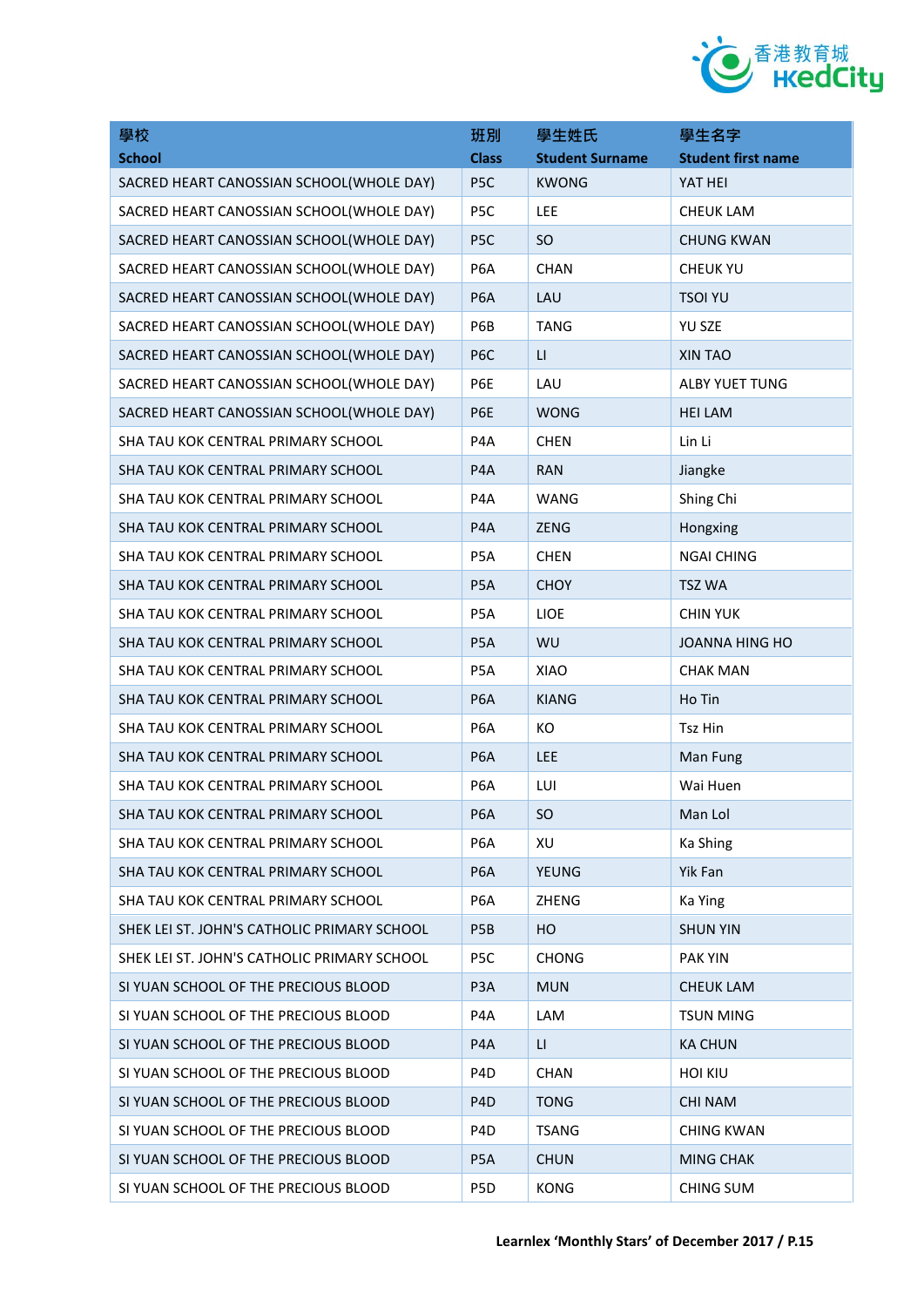

| 學校                                   | 班別               | 學生姓氏                   | 學生名字                      |
|--------------------------------------|------------------|------------------------|---------------------------|
| <b>School</b>                        | <b>Class</b>     | <b>Student Surname</b> | <b>Student first name</b> |
| SI YUAN SCHOOL OF THE PRECIOUS BLOOD | P <sub>6</sub> D | <b>CHAN</b>            | PO YI                     |
| SI YUAN SCHOOL OF THE PRECIOUS BLOOD | P <sub>6</sub> D | <b>CHEUK</b>           | <b>LOK SAN</b>            |
| SI YUAN SCHOOL OF THE PRECIOUS BLOOD | P <sub>6</sub> D | <b>CHEUNG</b>          | <b>HOI KEI KARIS</b>      |
| SI YUAN SCHOOL OF THE PRECIOUS BLOOD | P <sub>6</sub> D | <b>CHEUNG</b>          | <b>KA TUNG</b>            |
| SI YUAN SCHOOL OF THE PRECIOUS BLOOD | P <sub>6</sub> D | <b>CHU</b>             | <b>HO MING</b>            |
| SI YUAN SCHOOL OF THE PRECIOUS BLOOD | P <sub>6</sub> D | IP                     | TIN LONG                  |
| SI YUAN SCHOOL OF THE PRECIOUS BLOOD | P <sub>6</sub> D | LAU                    | <b>MAN CHING</b>          |
| SI YUAN SCHOOL OF THE PRECIOUS BLOOD | P <sub>6</sub> D | <b>LEE</b>             | <b>CHEUK TUNG</b>         |
| SI YUAN SCHOOL OF THE PRECIOUS BLOOD | P6D              | <b>LEE</b>             | <b>HO MING JOHNNY</b>     |
| SI YUAN SCHOOL OF THE PRECIOUS BLOOD | P <sub>6</sub> D | <b>LEE</b>             | KA HO                     |
| SI YUAN SCHOOL OF THE PRECIOUS BLOOD | P <sub>6</sub> D | LO                     | <b>WAI SUM</b>            |
| SI YUAN SCHOOL OF THE PRECIOUS BLOOD | P <sub>6</sub> D | LO                     | <b>YIN HANG</b>           |
| SI YUAN SCHOOL OF THE PRECIOUS BLOOD | P <sub>6</sub> D | NG                     | <b>HOI FUNG</b>           |
| SI YUAN SCHOOL OF THE PRECIOUS BLOOD | P6D              | <b>NG</b>              | <b>LOK YAN</b>            |
| SI YUAN SCHOOL OF THE PRECIOUS BLOOD | P <sub>6</sub> D | <b>NGAI</b>            | TUN HO                    |
| SI YUAN SCHOOL OF THE PRECIOUS BLOOD | P <sub>6</sub> D | <b>SHEK</b>            | <b>HIU WAN</b>            |
| SKH LI PING SECONDARY SCHOOL         | S1B              | <b>CHEN</b>            | <b>WEIQI</b>              |
| SKH WING CHUN PRIMARY SCHOOL         | P <sub>5</sub> C | <b>CHUNG</b>           | <b>MAN HO</b>             |
| ST ANDREW'S CATHOLIC PRIMARY SCHOOL  | P <sub>3</sub> A | ZHOU                   | WAI HO                    |
| ST ANDREW'S CATHOLIC PRIMARY SCHOOL  | P3E              | <b>YIM</b>             | TSZ TUNG                  |
| ST ANDREW'S CATHOLIC PRIMARY SCHOOL  | P <sub>5</sub> B | <b>CHEUK</b>           | <b>HIU LAM</b>            |
| ST ANDREW'S CATHOLIC PRIMARY SCHOOL  | P6B              | YIU                    | OI LAM                    |
| ST PAUL'S CONVENT SCHOOL             | 1A               | Gamboa                 | Diana Marie Nolasco       |
| ST PAUL'S CONVENT SCHOOL             | 1A               | Guan                   | Karina Jiayin             |
| ST PAUL'S CONVENT SCHOOL             | 1A               | Lo                     | Yee Lok Evonne Evonne     |
| ST PAUL'S CONVENT SCHOOL             | 1A               | Wu                     | Chi Ying Macy             |
| ST PAUL'S CONVENT SCHOOL             | 1A               | Yau                    | Chin Shun Trini           |
| ST PAUL'S CONVENT SCHOOL             | 1A               | Yip                    | Ying Nam Anna             |
| ST PAUL'S CONVENT SCHOOL             | 1L               | Luk                    | Ching Yan Anne            |
| ST PAUL'S CONVENT SCHOOL             | 1L               | <b>Ng</b>              | Cheuk Chi Natalie         |
| ST PAUL'S CONVENT SCHOOL             | 1L               | <b>Ng</b>              | Cheuk Nam Felicia         |
| ST PAUL'S CONVENT SCHOOL             | 1L               | Wong                   | Man Ting Jasmine          |
| ST PAUL'S CONVENT SCHOOL             | 1P               | Chan                   | Pong Lam Chrysilla        |
| ST PAUL'S CONVENT SCHOOL             | 1P               | Chan                   | Sze Yu Catherine          |
| ST PAUL'S CONVENT SCHOOL             | 1P               | Chan                   | Wing Yan Angela           |
| ST PAUL'S CONVENT SCHOOL             | 1P               | Chan                   | Yin Ching Jasmine         |
|                                      |                  |                        |                           |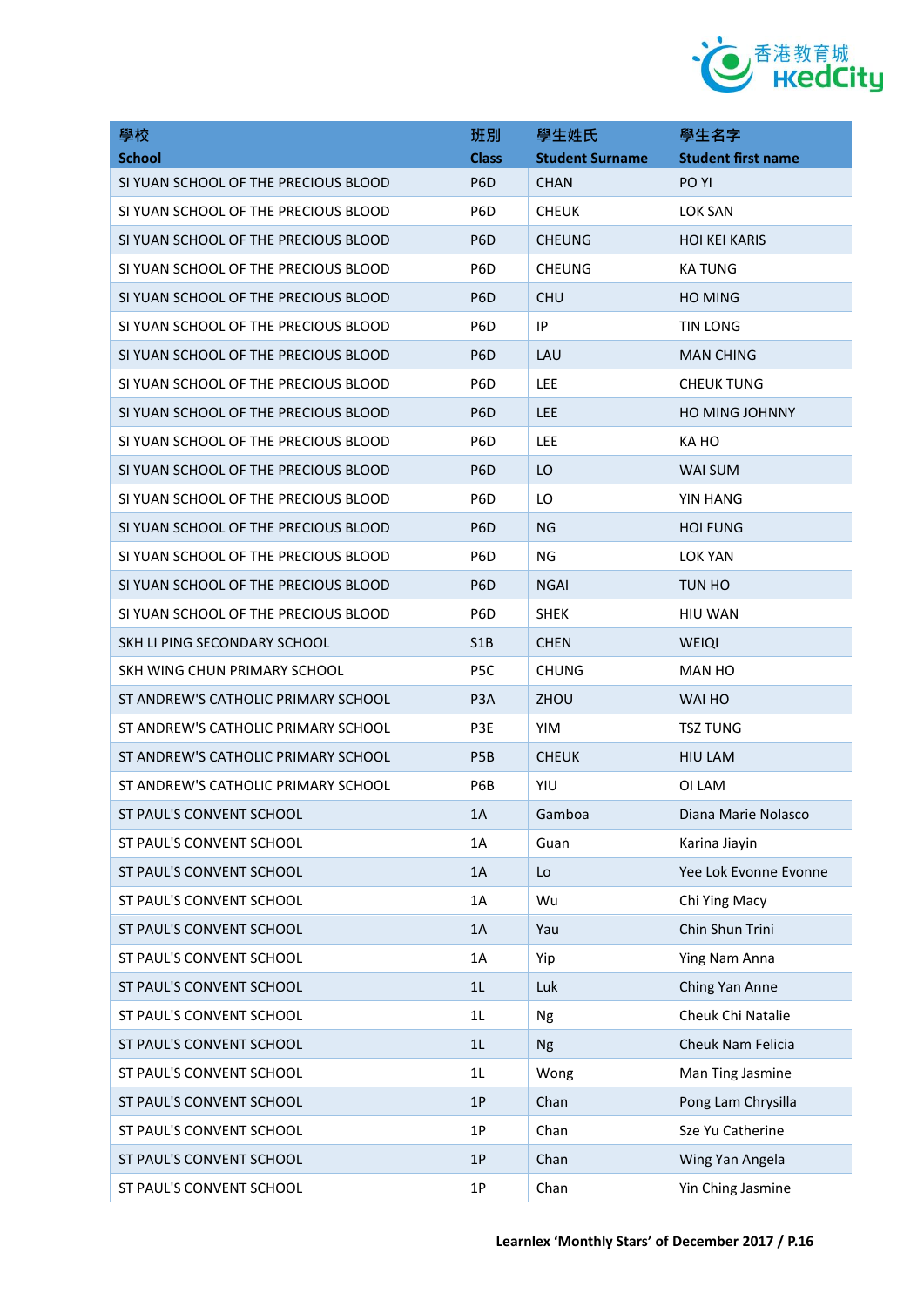

| <b>School</b><br><b>Class</b><br><b>Student Surname</b><br><b>Student first name</b><br>1P<br>Choi<br>ST PAUL'S CONVENT SCHOOL<br>Cheuk Ling<br>Chow<br>Hey Mann Dawn<br>ST PAUL'S CONVENT SCHOOL<br>1P<br>1P<br>ST PAUL'S CONVENT SCHOOL<br>Chow<br>Kei Yee Katie<br>1P<br>Chow<br>ST PAUL'S CONVENT SCHOOL<br>Sze Ching<br>ST PAUL'S CONVENT SCHOOL<br>1P<br>Chu<br>Ka Yee<br>1P<br>Ming Wai<br>ST PAUL'S CONVENT SCHOOL<br>Fung<br>Danielle Vaness Danielle<br>ST PAUL'S CONVENT SCHOOL<br>1P<br>Hau<br>Kin Lai Michelle Michelle<br>ST PAUL'S CONVENT SCHOOL<br>1P<br>Ho<br>ST PAUL'S CONVENT SCHOOL<br>1P<br><b>Wing Tsz</b><br>Lam<br>ST PAUL'S CONVENT SCHOOL<br>1P<br>Janissa Hoi Yan<br>Tang<br>ST PAUL'S CONVENT SCHOOL<br>1P<br>Chor Yiu<br>Wong<br>1P<br>ST PAUL'S CONVENT SCHOOL<br>Wong<br><b>Tsz Ying</b><br>1P<br><b>Yik Sze Cecile</b><br>ST PAUL'S CONVENT SCHOOL<br>Woo<br>1 <sub>S</sub><br>ST PAUL'S CONVENT SCHOOL<br>Chan<br>Ava Sze Ngai Ava<br>1 <sub>S</sub><br>Chan<br><b>Cheuk Yee Bernice</b><br>ST PAUL'S CONVENT SCHOOL<br><b>Bernice</b><br>1 <sub>S</sub><br>Chen<br>ST PAUL'S CONVENT SCHOOL<br><b>Tsz Ying Madeleine</b><br>ST PAUL'S CONVENT SCHOOL<br>1 <sub>S</sub><br>Cheuk<br>Iris Yui Suet<br>1 <sub>S</sub><br>Choi<br>ST PAUL'S CONVENT SCHOOL<br>Yan Ki Virginia<br>ST PAUL'S CONVENT SCHOOL<br>1 <sub>S</sub><br>Chu<br>Chloe<br>Ho Sum Savina<br>ST PAUL'S CONVENT SCHOOL<br>1 <sub>S</sub><br>Hui<br>ST PAUL'S CONVENT SCHOOL<br>1 <sub>S</sub><br>Sze Wing Nicole<br>Lai<br>1S<br>Sylvia<br>ST PAUL'S CONVENT SCHOOL<br>Lam<br>ST PAUL'S CONVENT SCHOOL<br>1 <sub>S</sub><br>Yeuk Yu Asta<br>Lau<br>Sze Tung Daphne<br>ST PAUL'S CONVENT SCHOOL<br>1 <sub>S</sub><br>Li | 學校                       | 班別             | 學生姓氏 | 學生名字                      |
|-------------------------------------------------------------------------------------------------------------------------------------------------------------------------------------------------------------------------------------------------------------------------------------------------------------------------------------------------------------------------------------------------------------------------------------------------------------------------------------------------------------------------------------------------------------------------------------------------------------------------------------------------------------------------------------------------------------------------------------------------------------------------------------------------------------------------------------------------------------------------------------------------------------------------------------------------------------------------------------------------------------------------------------------------------------------------------------------------------------------------------------------------------------------------------------------------------------------------------------------------------------------------------------------------------------------------------------------------------------------------------------------------------------------------------------------------------------------------------------------------------------------------------------------------------------------------------------------------------------------------------------------------------------------------------------------------------------------------|--------------------------|----------------|------|---------------------------|
|                                                                                                                                                                                                                                                                                                                                                                                                                                                                                                                                                                                                                                                                                                                                                                                                                                                                                                                                                                                                                                                                                                                                                                                                                                                                                                                                                                                                                                                                                                                                                                                                                                                                                                                         |                          |                |      |                           |
|                                                                                                                                                                                                                                                                                                                                                                                                                                                                                                                                                                                                                                                                                                                                                                                                                                                                                                                                                                                                                                                                                                                                                                                                                                                                                                                                                                                                                                                                                                                                                                                                                                                                                                                         |                          |                |      |                           |
|                                                                                                                                                                                                                                                                                                                                                                                                                                                                                                                                                                                                                                                                                                                                                                                                                                                                                                                                                                                                                                                                                                                                                                                                                                                                                                                                                                                                                                                                                                                                                                                                                                                                                                                         |                          |                |      |                           |
|                                                                                                                                                                                                                                                                                                                                                                                                                                                                                                                                                                                                                                                                                                                                                                                                                                                                                                                                                                                                                                                                                                                                                                                                                                                                                                                                                                                                                                                                                                                                                                                                                                                                                                                         |                          |                |      |                           |
|                                                                                                                                                                                                                                                                                                                                                                                                                                                                                                                                                                                                                                                                                                                                                                                                                                                                                                                                                                                                                                                                                                                                                                                                                                                                                                                                                                                                                                                                                                                                                                                                                                                                                                                         |                          |                |      |                           |
|                                                                                                                                                                                                                                                                                                                                                                                                                                                                                                                                                                                                                                                                                                                                                                                                                                                                                                                                                                                                                                                                                                                                                                                                                                                                                                                                                                                                                                                                                                                                                                                                                                                                                                                         |                          |                |      |                           |
|                                                                                                                                                                                                                                                                                                                                                                                                                                                                                                                                                                                                                                                                                                                                                                                                                                                                                                                                                                                                                                                                                                                                                                                                                                                                                                                                                                                                                                                                                                                                                                                                                                                                                                                         |                          |                |      |                           |
|                                                                                                                                                                                                                                                                                                                                                                                                                                                                                                                                                                                                                                                                                                                                                                                                                                                                                                                                                                                                                                                                                                                                                                                                                                                                                                                                                                                                                                                                                                                                                                                                                                                                                                                         |                          |                |      |                           |
|                                                                                                                                                                                                                                                                                                                                                                                                                                                                                                                                                                                                                                                                                                                                                                                                                                                                                                                                                                                                                                                                                                                                                                                                                                                                                                                                                                                                                                                                                                                                                                                                                                                                                                                         |                          |                |      |                           |
|                                                                                                                                                                                                                                                                                                                                                                                                                                                                                                                                                                                                                                                                                                                                                                                                                                                                                                                                                                                                                                                                                                                                                                                                                                                                                                                                                                                                                                                                                                                                                                                                                                                                                                                         |                          |                |      |                           |
|                                                                                                                                                                                                                                                                                                                                                                                                                                                                                                                                                                                                                                                                                                                                                                                                                                                                                                                                                                                                                                                                                                                                                                                                                                                                                                                                                                                                                                                                                                                                                                                                                                                                                                                         |                          |                |      |                           |
|                                                                                                                                                                                                                                                                                                                                                                                                                                                                                                                                                                                                                                                                                                                                                                                                                                                                                                                                                                                                                                                                                                                                                                                                                                                                                                                                                                                                                                                                                                                                                                                                                                                                                                                         |                          |                |      |                           |
|                                                                                                                                                                                                                                                                                                                                                                                                                                                                                                                                                                                                                                                                                                                                                                                                                                                                                                                                                                                                                                                                                                                                                                                                                                                                                                                                                                                                                                                                                                                                                                                                                                                                                                                         |                          |                |      |                           |
|                                                                                                                                                                                                                                                                                                                                                                                                                                                                                                                                                                                                                                                                                                                                                                                                                                                                                                                                                                                                                                                                                                                                                                                                                                                                                                                                                                                                                                                                                                                                                                                                                                                                                                                         |                          |                |      |                           |
|                                                                                                                                                                                                                                                                                                                                                                                                                                                                                                                                                                                                                                                                                                                                                                                                                                                                                                                                                                                                                                                                                                                                                                                                                                                                                                                                                                                                                                                                                                                                                                                                                                                                                                                         |                          |                |      |                           |
|                                                                                                                                                                                                                                                                                                                                                                                                                                                                                                                                                                                                                                                                                                                                                                                                                                                                                                                                                                                                                                                                                                                                                                                                                                                                                                                                                                                                                                                                                                                                                                                                                                                                                                                         |                          |                |      |                           |
|                                                                                                                                                                                                                                                                                                                                                                                                                                                                                                                                                                                                                                                                                                                                                                                                                                                                                                                                                                                                                                                                                                                                                                                                                                                                                                                                                                                                                                                                                                                                                                                                                                                                                                                         |                          |                |      |                           |
|                                                                                                                                                                                                                                                                                                                                                                                                                                                                                                                                                                                                                                                                                                                                                                                                                                                                                                                                                                                                                                                                                                                                                                                                                                                                                                                                                                                                                                                                                                                                                                                                                                                                                                                         |                          |                |      |                           |
|                                                                                                                                                                                                                                                                                                                                                                                                                                                                                                                                                                                                                                                                                                                                                                                                                                                                                                                                                                                                                                                                                                                                                                                                                                                                                                                                                                                                                                                                                                                                                                                                                                                                                                                         |                          |                |      |                           |
|                                                                                                                                                                                                                                                                                                                                                                                                                                                                                                                                                                                                                                                                                                                                                                                                                                                                                                                                                                                                                                                                                                                                                                                                                                                                                                                                                                                                                                                                                                                                                                                                                                                                                                                         |                          |                |      |                           |
|                                                                                                                                                                                                                                                                                                                                                                                                                                                                                                                                                                                                                                                                                                                                                                                                                                                                                                                                                                                                                                                                                                                                                                                                                                                                                                                                                                                                                                                                                                                                                                                                                                                                                                                         |                          |                |      |                           |
|                                                                                                                                                                                                                                                                                                                                                                                                                                                                                                                                                                                                                                                                                                                                                                                                                                                                                                                                                                                                                                                                                                                                                                                                                                                                                                                                                                                                                                                                                                                                                                                                                                                                                                                         |                          |                |      |                           |
|                                                                                                                                                                                                                                                                                                                                                                                                                                                                                                                                                                                                                                                                                                                                                                                                                                                                                                                                                                                                                                                                                                                                                                                                                                                                                                                                                                                                                                                                                                                                                                                                                                                                                                                         |                          |                |      |                           |
|                                                                                                                                                                                                                                                                                                                                                                                                                                                                                                                                                                                                                                                                                                                                                                                                                                                                                                                                                                                                                                                                                                                                                                                                                                                                                                                                                                                                                                                                                                                                                                                                                                                                                                                         |                          |                |      |                           |
|                                                                                                                                                                                                                                                                                                                                                                                                                                                                                                                                                                                                                                                                                                                                                                                                                                                                                                                                                                                                                                                                                                                                                                                                                                                                                                                                                                                                                                                                                                                                                                                                                                                                                                                         |                          |                |      |                           |
|                                                                                                                                                                                                                                                                                                                                                                                                                                                                                                                                                                                                                                                                                                                                                                                                                                                                                                                                                                                                                                                                                                                                                                                                                                                                                                                                                                                                                                                                                                                                                                                                                                                                                                                         |                          |                |      |                           |
|                                                                                                                                                                                                                                                                                                                                                                                                                                                                                                                                                                                                                                                                                                                                                                                                                                                                                                                                                                                                                                                                                                                                                                                                                                                                                                                                                                                                                                                                                                                                                                                                                                                                                                                         | ST PAUL'S CONVENT SCHOOL | 1 <sub>S</sub> | Li   | <b>Cheuk Wing Vanesse</b> |
| Vanesse                                                                                                                                                                                                                                                                                                                                                                                                                                                                                                                                                                                                                                                                                                                                                                                                                                                                                                                                                                                                                                                                                                                                                                                                                                                                                                                                                                                                                                                                                                                                                                                                                                                                                                                 |                          |                |      |                           |
| 1 <sub>S</sub><br>Li<br>ST PAUL'S CONVENT SCHOOL<br>Yik Tung Farrah Farrah                                                                                                                                                                                                                                                                                                                                                                                                                                                                                                                                                                                                                                                                                                                                                                                                                                                                                                                                                                                                                                                                                                                                                                                                                                                                                                                                                                                                                                                                                                                                                                                                                                              |                          |                |      |                           |
| 1 <sub>S</sub><br>Hoi Ching Stella<br>ST PAUL'S CONVENT SCHOOL<br>Liu                                                                                                                                                                                                                                                                                                                                                                                                                                                                                                                                                                                                                                                                                                                                                                                                                                                                                                                                                                                                                                                                                                                                                                                                                                                                                                                                                                                                                                                                                                                                                                                                                                                   |                          |                |      |                           |
| ST PAUL'S CONVENT SCHOOL<br>Cheuk Wing Karis Karis<br>1 <sub>S</sub><br>Ng                                                                                                                                                                                                                                                                                                                                                                                                                                                                                                                                                                                                                                                                                                                                                                                                                                                                                                                                                                                                                                                                                                                                                                                                                                                                                                                                                                                                                                                                                                                                                                                                                                              |                          |                |      |                           |
| ST PAUL'S CONVENT SCHOOL<br>1 <sub>S</sub><br><b>Hayley Hayley</b><br><b>Ng</b>                                                                                                                                                                                                                                                                                                                                                                                                                                                                                                                                                                                                                                                                                                                                                                                                                                                                                                                                                                                                                                                                                                                                                                                                                                                                                                                                                                                                                                                                                                                                                                                                                                         |                          |                |      |                           |
| ST PAUL'S CONVENT SCHOOL<br>1 <sub>S</sub><br><b>Tsz Ying Emily</b><br>Ng                                                                                                                                                                                                                                                                                                                                                                                                                                                                                                                                                                                                                                                                                                                                                                                                                                                                                                                                                                                                                                                                                                                                                                                                                                                                                                                                                                                                                                                                                                                                                                                                                                               |                          |                |      |                           |
| ST PAUL'S CONVENT SCHOOL<br>Hoi Yin Horae<br>1 <sub>S</sub><br>Ngan                                                                                                                                                                                                                                                                                                                                                                                                                                                                                                                                                                                                                                                                                                                                                                                                                                                                                                                                                                                                                                                                                                                                                                                                                                                                                                                                                                                                                                                                                                                                                                                                                                                     |                          |                |      |                           |
| Lok Yin<br>ST PAUL'S CONVENT SCHOOL<br>1 <sub>S</sub><br>Sze                                                                                                                                                                                                                                                                                                                                                                                                                                                                                                                                                                                                                                                                                                                                                                                                                                                                                                                                                                                                                                                                                                                                                                                                                                                                                                                                                                                                                                                                                                                                                                                                                                                            |                          |                |      |                           |
| ST PAUL'S CONVENT SCHOOL<br>1 <sub>S</sub><br>Ka Yi Kylie Kylie<br><b>Ting</b>                                                                                                                                                                                                                                                                                                                                                                                                                                                                                                                                                                                                                                                                                                                                                                                                                                                                                                                                                                                                                                                                                                                                                                                                                                                                                                                                                                                                                                                                                                                                                                                                                                          |                          |                |      |                           |
| Ho Ying Cheryl<br>ST PAUL'S CONVENT SCHOOL<br>1 <sub>S</sub><br><b>Tsang</b>                                                                                                                                                                                                                                                                                                                                                                                                                                                                                                                                                                                                                                                                                                                                                                                                                                                                                                                                                                                                                                                                                                                                                                                                                                                                                                                                                                                                                                                                                                                                                                                                                                            |                          |                |      |                           |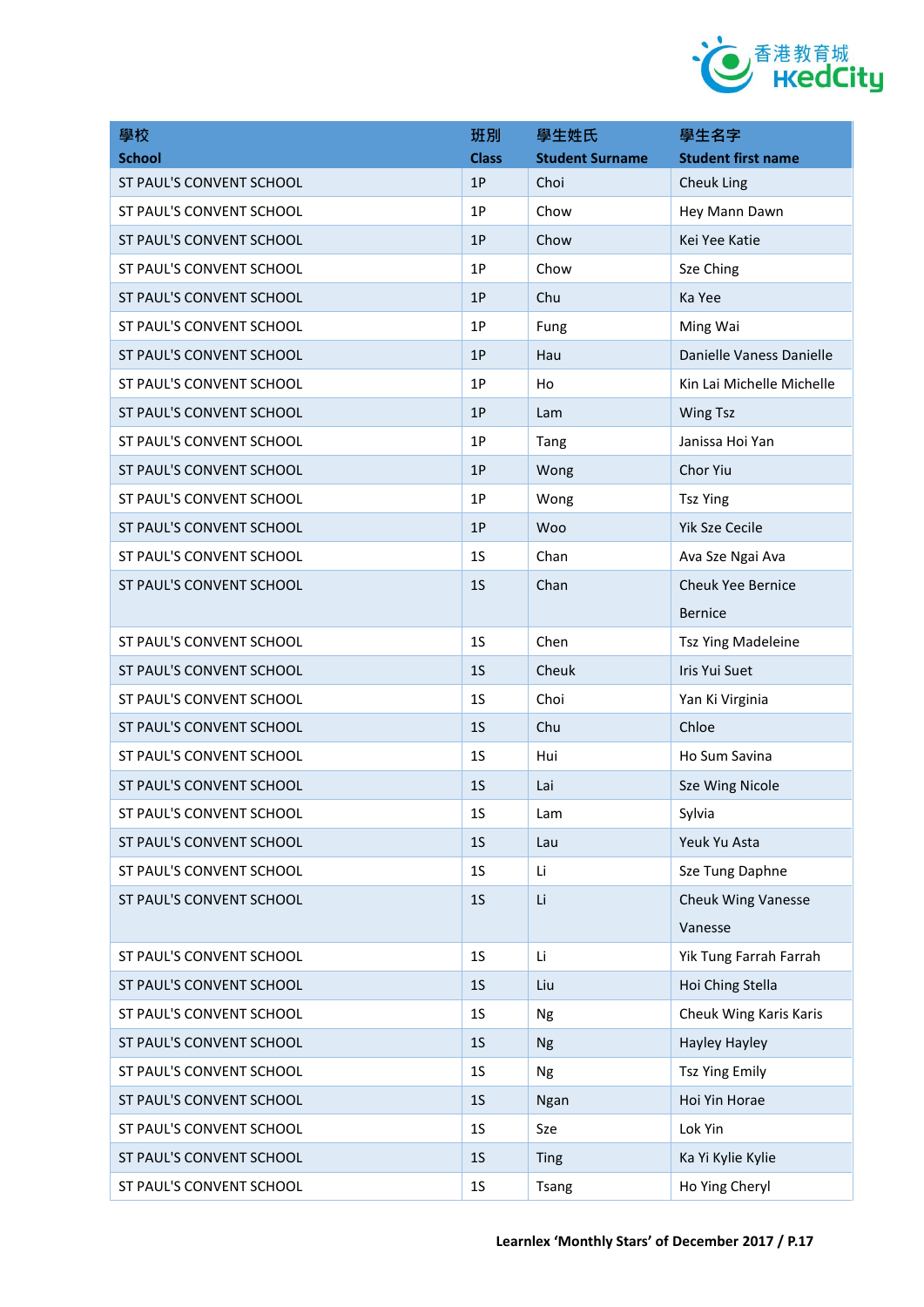

| 學校                       | 班別             | 學生姓氏                   | 學生名字                             |
|--------------------------|----------------|------------------------|----------------------------------|
| <b>School</b>            | <b>Class</b>   | <b>Student Surname</b> | <b>Student first name</b>        |
| ST PAUL'S CONVENT SCHOOL | 1 <sub>S</sub> | <b>Tsang</b>           | Ka Hei Ellie Ellie               |
| ST PAUL'S CONVENT SCHOOL | 1 <sub>S</sub> | <b>Tsang</b>           | Sau Hang Karina                  |
| ST PAUL'S CONVENT SCHOOL | 1 <sub>S</sub> | <b>Tsang</b>           | Wing Yan                         |
| ST PAUL'S CONVENT SCHOOL | 1 <sub>S</sub> | Wong                   | Sheraine                         |
| ST PAUL'S CONVENT SCHOOL | 1 <sub>S</sub> | Wong                   | Cheuk Nam Charlotte              |
| ST PAUL'S CONVENT SCHOOL | 1 <sub>S</sub> | Wong                   | Giann                            |
| ST PAUL'S CONVENT SCHOOL | 1 <sub>S</sub> | Wong                   | Yan Ying                         |
| ST PAUL'S CONVENT SCHOOL | 1 <sub>S</sub> | Wu                     | Lok Yiu Laurice                  |
| ST PAUL'S CONVENT SCHOOL | 1 <sub>S</sub> | Yip                    | Ho Yan                           |
| ST PAUL'S CONVENT SCHOOL | 1 <sub>S</sub> | Yu                     | Chak Hei Hazel                   |
| ST PAUL'S CONVENT SCHOOL | 1 <sub>S</sub> | Yuen                   | Lok Tin Joyce Joyce              |
| ST PAUL'S CONVENT SCHOOL | 1 <sub>T</sub> | Chan                   | Pik Yu                           |
| ST PAUL'S CONVENT SCHOOL | 1T             | Chan                   | Ho Ching                         |
| ST PAUL'S CONVENT SCHOOL | 1 <sub>T</sub> | Chan                   | Sum Yi Cherie Cherie             |
| ST PAUL'S CONVENT SCHOOL | 1T             | Chan                   | Sum Yi Marissa Marissa           |
| ST PAUL'S CONVENT SCHOOL | 1 <sub>T</sub> | Chau                   | Yik Huen                         |
| ST PAUL'S CONVENT SCHOOL | 1T             | Chow                   | Huen Wai                         |
| ST PAUL'S CONVENT SCHOOL | 1 <sub>T</sub> | Chu                    | Pui Chi                          |
| ST PAUL'S CONVENT SCHOOL | 1 <sub>T</sub> | Ho                     | Shun Yi Siena Siena              |
| ST PAUL'S CONVENT SCHOOL | 1 <sub>T</sub> | Kwong                  | Hei Ching                        |
| ST PAUL'S CONVENT SCHOOL | 1 <sub>T</sub> | Lam                    | Yi Ching                         |
| ST PAUL'S CONVENT SCHOOL | 1 <sub>T</sub> | Lau                    | Hei Yuk                          |
| ST PAUL'S CONVENT SCHOOL | 1T             | Liu                    | Chang                            |
| ST PAUL'S CONVENT SCHOOL | 1T             | Liu                    | Siu Yung                         |
| ST PAUL'S CONVENT SCHOOL | 1T             | Ngai                   | <b>Tsz Sum</b>                   |
| ST PAUL'S CONVENT SCHOOL | 1T             | Wong                   | Hin Ying                         |
| ST PAUL'S CONVENT SCHOOL | 1T             | Wu                     | Yumeng                           |
| ST PAUL'S CONVENT SCHOOL | 1U             | Chan                   | <b>Charlotte Merry Charlotte</b> |
| ST PAUL'S CONVENT SCHOOL | 1U             | Cheung                 | Yan Lam Natalie                  |
| ST PAUL'S CONVENT SCHOOL | 1U             | Dai                    | Allison Tsz Kwan                 |
| ST PAUL'S CONVENT SCHOOL | 1U             | Fong                   | Wing Tai Libbie                  |
| ST PAUL'S CONVENT SCHOOL | 1U             | Fung                   | Pak Wai Nicole                   |
| ST PAUL'S CONVENT SCHOOL | 1U             | Lam                    | Tsz Yiu Rachel                   |
| ST PAUL'S CONVENT SCHOOL | 1U             | Lau                    | Wing Kiu Niko                    |
| ST PAUL'S CONVENT SCHOOL | 1U             | Lem                    | Ho Ying Jane                     |
| ST PAUL'S CONVENT SCHOOL | 1U             | Li                     | Labeer Chor Chun                 |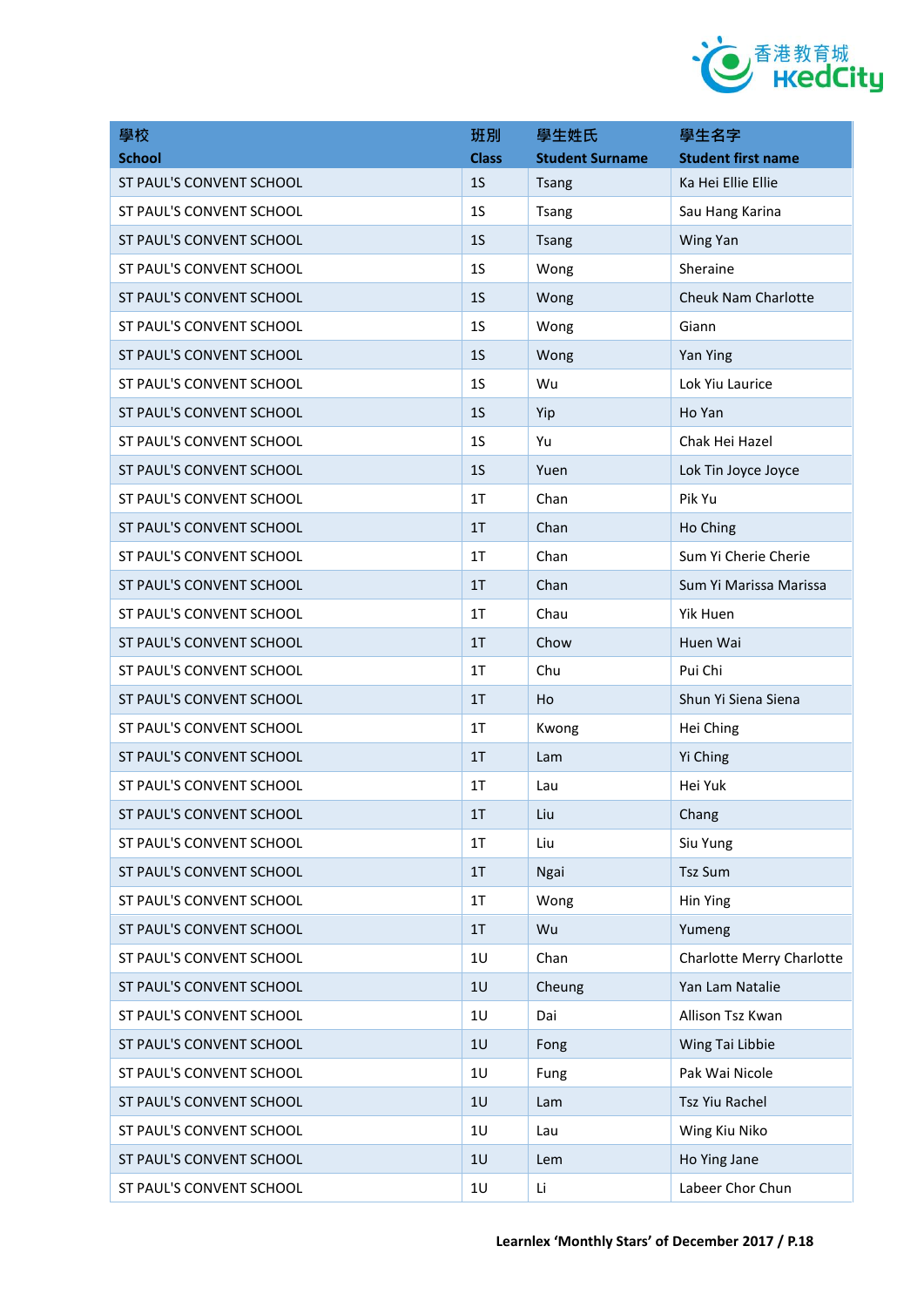

| 學校                                   | 班別               | 學生姓氏                   | 學生名字                      |
|--------------------------------------|------------------|------------------------|---------------------------|
| <b>School</b>                        | <b>Class</b>     | <b>Student Surname</b> | <b>Student first name</b> |
| ST PAUL'S CONVENT SCHOOL             | 1U               | Li                     | Sophie Jun Jun            |
| ST PAUL'S CONVENT SCHOOL             | 1U               | Liu                    | Hoi Kiu Hazel Hazel       |
| ST PAUL'S CONVENT SCHOOL             | 1U               | Louey                  | Paige                     |
| ST PAUL'S CONVENT SCHOOL             | 1U               | Lung                   | Hiu Ying Quenifer         |
| ST PAUL'S CONVENT SCHOOL             | 1U               | Man                    | Yeuk Lam Anessa           |
| ST PAUL'S CONVENT SCHOOL             | 1U               | Pan                    | <b>Bernice Maggie</b>     |
| ST PAUL'S CONVENT SCHOOL             | 1U               | Sin                    | Lok Ching Laurie          |
| ST PAUL'S CONVENT SCHOOL             | 1U               | Siu                    | Tsz Yan Katrina           |
| ST PAUL'S CONVENT SCHOOL             | 1U               | Tam                    | Sze Ling Joyce            |
| ST PAUL'S CONVENT SCHOOL             | 1U               | Tam                    | Yi Lun Rosanna Rosanna    |
| ST PAUL'S CONVENT SCHOOL             | 1U               | Wong                   | Ching Si Jessie           |
| TWGH SIN CHU WAN PRIMARY SCHOOL      | P <sub>3</sub> C | <b>CHEUNG</b>          | <b>WING KA</b>            |
| TWGH SIN CHU WAN PRIMARY SCHOOL      | P <sub>3</sub> C | HO                     | <b>TSZ LING</b>           |
| TWGH SIN CHU WAN PRIMARY SCHOOL      | P <sub>3</sub> C | KU                     | <b>LONG TING</b>          |
| TWGH SIN CHU WAN PRIMARY SCHOOL      | P <sub>3</sub> C | <b>LAM</b>             | <b>CHIN HONG</b>          |
| TWGH SIN CHU WAN PRIMARY SCHOOL      | P <sub>3</sub> C | <b>TAM</b>             | <b>CHUN YEUNG</b>         |
| TWGH SIN CHU WAN PRIMARY SCHOOL      | P <sub>3</sub> C | <b>WONG</b>            | <b>CHING YING</b>         |
| TWGH SIN CHU WAN PRIMARY SCHOOL      | P <sub>4</sub> A | AU                     | <b>HO YIN</b>             |
| TWGH SIN CHU WAN PRIMARY SCHOOL      | P <sub>4</sub> A | <b>FUNG</b>            | <b>HEI CHING</b>          |
| TWGH SIN CHU WAN PRIMARY SCHOOL      | P <sub>4</sub> A | <b>NG</b>              | <b>KA YAN</b>             |
| TWGH SIN CHU WAN PRIMARY SCHOOL      | P <sub>4</sub> A | <b>PUN</b>             | YEUK HEI                  |
| TWGH SIN CHU WAN PRIMARY SCHOOL      | P <sub>4</sub> A | SOONG                  | OLIVIA CHI OI             |
| TWGH SIN CHU WAN PRIMARY SCHOOL      | P4A              | <b>WONG</b>            | <b>LEONG YUEN</b>         |
| TWGH SIN CHU WAN PRIMARY SCHOOL      | P4A              | ZHANG                  | <b>KING TING</b>          |
| TWGH SIN CHU WAN PRIMARY SCHOOL      | P4C              | <b>CHOI</b>            | <b>HO YIN</b>             |
| TWGH SIN CHU WAN PRIMARY SCHOOL      | P4C              | LEI                    | <b>PAK YUEN</b>           |
| TWGH SIN CHU WAN PRIMARY SCHOOL      | P <sub>4</sub> C | <b>MOK</b>             | LIK WA                    |
| TWGH SIN CHU WAN PRIMARY SCHOOL      | P <sub>5</sub> C | <b>CHAN</b>            | WAI YIN                   |
| TWGH SIN CHU WAN PRIMARY SCHOOL      | P <sub>5C</sub>  | LI.                    | <b>ZHI YAO VENUS</b>      |
| TWGH SIN CHU WAN PRIMARY SCHOOL      | P <sub>5</sub> C | <b>TSANG</b>           | KIN CHI                   |
| TWGH SIN CHU WAN PRIMARY SCHOOL      | P <sub>5</sub> C | <b>TSOI</b>            | <b>HIU YING</b>           |
| TWGH SIN CHU WAN PRIMARY SCHOOL      | P6B              | GU                     | <b>KWAN HEI</b>           |
| TWGH SIN CHU WAN PRIMARY SCHOOL      | P <sub>6</sub> C | <b>CHEUNG</b>          | <b>CHEUK KIU</b>          |
| TWGH SIN CHU WAN PRIMARY SCHOOL      | P6C              | HAU                    | <b>RYAN SPENCER</b>       |
| WAI CHOW PUBLIC SCHOOL (SHEUNG SHUI) | P <sub>3</sub> A | CAI                    | PUI LAM                   |
| WAI CHOW PUBLIC SCHOOL (SHEUNG SHUI) | P3A              | <b>TANG</b>            | YEE LAM                   |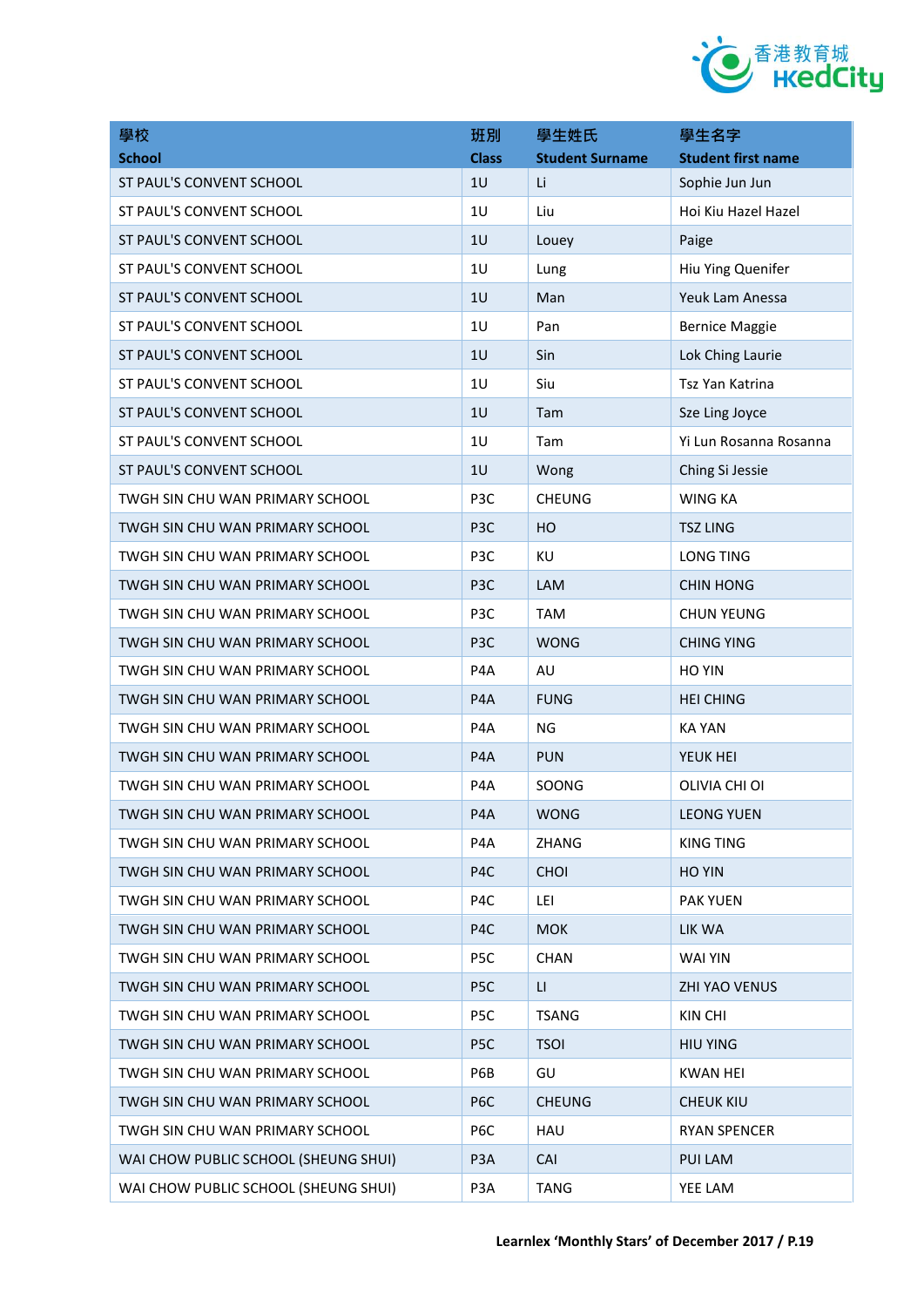

| 學校                                       | 班別               | 學生姓氏                   | 學生名字                      |
|------------------------------------------|------------------|------------------------|---------------------------|
| <b>School</b>                            | <b>Class</b>     | <b>Student Surname</b> | <b>Student first name</b> |
| WAI CHOW PUBLIC SCHOOL (SHEUNG SHUI)     | P <sub>3</sub> A | <b>WEN</b>             | <b>ANGUS</b>              |
| WAI CHOW PUBLIC SCHOOL (SHEUNG SHUI)     | P3C              | <b>HUANG</b>           | <b>WEN JIN</b>            |
| WAI CHOW PUBLIC SCHOOL (SHEUNG SHUI)     | P3E              | MA                     | <b>SZE LOK</b>            |
| WAI CHOW PUBLIC SCHOOL (SHEUNG SHUI)     | P3E              | <b>SUN</b>             | YIK HIM                   |
| WAI CHOW PUBLIC SCHOOL (SHEUNG SHUI)     | P <sub>4</sub> B | <b>JIANG</b>           | <b>ZIHAO</b>              |
| WAI CHOW PUBLIC SCHOOL (SHEUNG SHUI)     | P <sub>4</sub> C | <b>HUANG</b>           | WAI LING                  |
| WAI CHOW PUBLIC SCHOOL (SHEUNG SHUI)     | P5C              | XU                     | <b>YI YAN</b>             |
| WAI CHOW PUBLIC SCHOOL (SHEUNG SHUI)     | P5D              | <b>HUANG</b>           | <b>MAN SHING</b>          |
| WAI CHOW PUBLIC SCHOOL (SHEUNG SHUI)     | P5E              | <b>DENG</b>            | <b>NGA MAN</b>            |
| WAI CHOW PUBLIC SCHOOL (SHEUNG SHUI)     | P5E              | <b>LEE</b>             | <b>MAN KIT</b>            |
| WAI CHOW PUBLIC SCHOOL (SHEUNG SHUI)     | P5F              | <b>CHEN</b>            | <b>MUK SING</b>           |
| WAI CHOW PUBLIC SCHOOL (SHEUNG SHUI)     | P5F              | <b>CHONG</b>           | KA HO                     |
| WAI CHOW PUBLIC SCHOOL (SHEUNG SHUI)     | P5F              | LIN                    | <b>YI TING</b>            |
| WAI CHOW PUBLIC SCHOOL (SHEUNG SHUI)     | P5F              | <b>NG</b>              | <b>MING CHUN</b>          |
| WAI CHOW PUBLIC SCHOOL (SHEUNG SHUI)     | P5F              | <b>WAT</b>             | <b>CHI SHING</b>          |
| WAI CHOW PUBLIC SCHOOL (SHEUNG SHUI)     | P5F              | <b>WONG</b>            | WING SZE                  |
| WAI CHOW PUBLIC SCHOOL (SHEUNG SHUI)     | P <sub>6</sub> C | <b>LEUNG</b>           | <b>MAN HO</b>             |
| WAI CHOW PUBLIC SCHOOL (SHEUNG SHUI)     | P6C              | LIU                    | <b>TSZ HONG</b>           |
| WAI CHOW PUBLIC SCHOOL (SHEUNG SHUI)     | P <sub>6</sub> D | <b>NGAI</b>            | <b>LOK YAN</b>            |
| WAI CHOW PUBLIC SCHOOL (SHEUNG SHUI)     | P6D              | <b>WONG</b>            | PAK HO                    |
| WAI CHOW PUBLIC SCHOOL (SHEUNG SHUI)     | P <sub>6</sub> D | <b>WONG</b>            | PO YUET                   |
| WAI CHOW PUBLIC SCHOOL (SHEUNG SHUI)     | P6D              | YANG                   | WAI LAM                   |
| WAI CHOW PUBLIC SCHOOL (SHEUNG SHUI)     | P6E              | <b>CHAN</b>            | <b>CHARLENE</b>           |
| WAI CHOW PUBLIC SCHOOL (SHEUNG SHUI)     | P6E              | LIN                    | YEUK HEI                  |
| WAI CHOW PUBLIC SCHOOL (SHEUNG SHUI)     | P6F              | YU                     | <b>CHENG YAN</b>          |
| YAN OI TONG TIN KA PING SECONDARY SCHOOL | S <sub>1</sub> A | HO                     | <b>MAN LONG</b>           |
| YAN OI TONG TIN KA PING SECONDARY SCHOOL | S1A              | <b>PENG</b>            | <b>WAI MAN</b>            |
| YAN OI TONG TIN KA PING SECONDARY SCHOOL | S <sub>1</sub> B | <b>CHEUNG</b>          | <b>WAI YING</b>           |
| YAN OI TONG TIN KA PING SECONDARY SCHOOL | S1B              | <b>LEE</b>             | <b>HOK HIN</b>            |
| YAN OI TONG TIN KA PING SECONDARY SCHOOL | S1B              | LUI                    | <b>SAI MAN</b>            |
| YAN OI TONG TIN KA PING SECONDARY SCHOOL | S1B              | <b>WONG</b>            | <b>TSZ LONG</b>           |
| YAN OI TONG TIN KA PING SECONDARY SCHOOL | S <sub>1</sub> C | <b>HUNG</b>            | <b>CHIN SUI</b>           |
| YAN OI TONG TIN KA PING SECONDARY SCHOOL | S1C              | <b>WONG</b>            | <b>HIU TUNG</b>           |
| YAN OI TONG TIN KA PING SECONDARY SCHOOL | S <sub>1</sub> C | <b>WONG</b>            | <b>TSZ HIN</b>            |
| YAN OI TONG TIN KA PING SECONDARY SCHOOL | S <sub>1</sub> D | HA                     | <b>YAT</b>                |
| YAN OI TONG TIN KA PING SECONDARY SCHOOL | S1D              | LEUNG                  | <b>CHUI CHAK</b>          |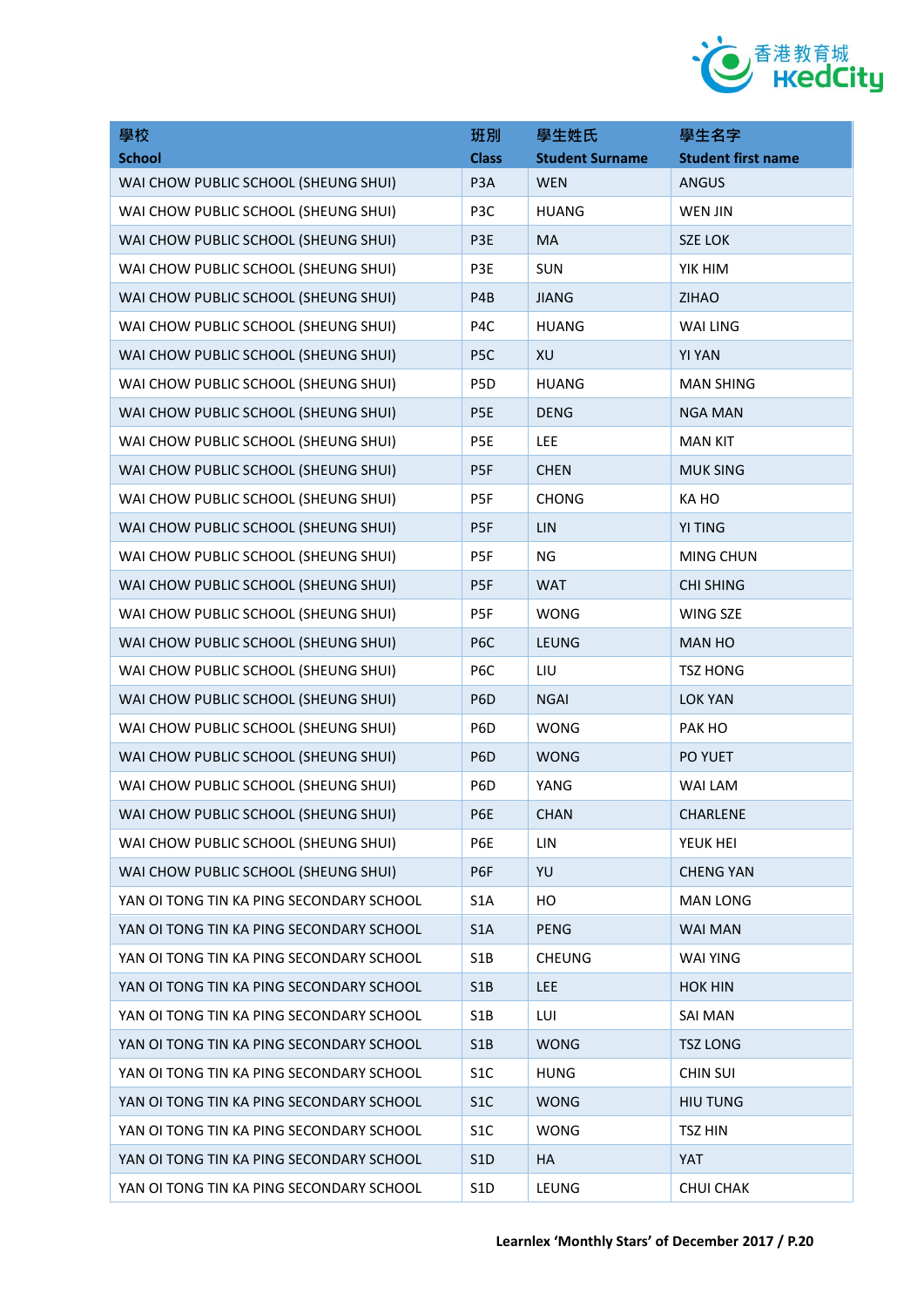

| 學校                                       | 班別               | 學生姓氏                   | 學生名字                      |
|------------------------------------------|------------------|------------------------|---------------------------|
| <b>School</b>                            | <b>Class</b>     | <b>Student Surname</b> | <b>Student first name</b> |
| YAN OI TONG TIN KA PING SECONDARY SCHOOL | S1D              | <b>YIP</b>             | <b>MAN HEI</b>            |
| YAN OI TONG TIN KA PING SECONDARY SCHOOL | S <sub>1</sub> D | YU                     | <b>HOI HEI</b>            |
| YAN OI TONG TIN KA PING SECONDARY SCHOOL | S1D              | <b>ZHENG</b>           | <b>SHUK YI</b>            |
| YAN OI TONG TIN KA PING SECONDARY SCHOOL | S <sub>2</sub> A | <b>CHAN</b>            | <b>HIU HUEN</b>           |
| YAN OI TONG TIN KA PING SECONDARY SCHOOL | S <sub>2</sub> A | <b>CHAN</b>            | <b>TAK HONG</b>           |
| YAN OI TONG TIN KA PING SECONDARY SCHOOL | S <sub>2</sub> A | <b>CHOW</b>            | <b>TSZ KIN</b>            |
| YAN OI TONG TIN KA PING SECONDARY SCHOOL | S <sub>2</sub> A | NG                     | CHEUK LAM                 |
| YAN OI TONG TIN KA PING SECONDARY SCHOOL | S <sub>2</sub> B | <b>CHAN</b>            | YAT TUNG NICOLE           |
| YAN OI TONG TIN KA PING SECONDARY SCHOOL | S <sub>2</sub> B | <b>CHAU</b>            | <b>HAU LING</b>           |
| YAN OI TONG TIN KA PING SECONDARY SCHOOL | S <sub>2</sub> B | <b>LIAO</b>            | <b>YAOBIN</b>             |
| YAN OI TONG TIN KA PING SECONDARY SCHOOL | S <sub>2</sub> B | LIU                    | <b>CHO YIN</b>            |
| YAN OI TONG TIN KA PING SECONDARY SCHOOL | S <sub>2</sub> B | <b>TAM</b>             | <b>CHEUK YIN</b>          |
| YAN OI TONG TIN KA PING SECONDARY SCHOOL | S <sub>2</sub> C | HO                     | <b>HIU LAM</b>            |
| YAN OI TONG TIN KA PING SECONDARY SCHOOL | S <sub>2</sub> C | JIANG                  | MING YUET                 |
| YAN OI TONG TIN KA PING SECONDARY SCHOOL | S <sub>2</sub> C | <b>KWAN</b>            | <b>TSUN HIN</b>           |
| YAN OI TONG TIN KA PING SECONDARY SCHOOL | S <sub>2</sub> C | LAM                    | SAI WUN CYRUS             |
| YAN OI TONG TIN KA PING SECONDARY SCHOOL | S <sub>2</sub> C | LU                     | <b>TSAM YI</b>            |
| YAN OI TONG TIN KA PING SECONDARY SCHOOL | S <sub>2</sub> C | <b>WONG</b>            | <b>KWUN MING</b>          |
| YAN OI TONG TIN KA PING SECONDARY SCHOOL | S <sub>2</sub> D | <b>CHAN</b>            | YIN CHI FANTASIA          |
| YAN OI TONG TIN KA PING SECONDARY SCHOOL | S <sub>2</sub> D | КO                     | SIU PONG                  |
| YAN OI TONG TIN KA PING SECONDARY SCHOOL | S <sub>2</sub> D | <b>LEE</b>             | KA YEE                    |
| YAN OI TONG TIN KA PING SECONDARY SCHOOL | S <sub>2</sub> D | LEE                    | <b>WANG TSUN</b>          |
| YAN OI TONG TIN KA PING SECONDARY SCHOOL | S <sub>2</sub> D | PANG                   | YAT KIT                   |
| YAN OI TONG TIN KA PING SECONDARY SCHOOL | S <sub>2</sub> D | <b>TSE</b>             | <b>YUK YING</b>           |
| YAN OI TONG TIN KA PING SECONDARY SCHOOL | S <sub>2</sub> D | ZHAO                   | <b>HO WAI</b>             |
| YING WA PRIMARY SCHOOL                   | 4A               | <b>CHOW</b>            | <b>CHUN HEI</b>           |
| YING WA PRIMARY SCHOOL                   | 4B               | MA                     | <b>CHEUK HEI ADRIAN</b>   |
| YING WA PRIMARY SCHOOL                   | 4C               | <b>TONG</b>            | <b>CALVIN</b>             |
| YING WA PRIMARY SCHOOL                   | 4D               | LAM                    | <b>CHO KIN MATTHEW</b>    |
| YING WA PRIMARY SCHOOL                   | 4D               | LAM                    | <b>SING HIM</b>           |
| YING WA PRIMARY SCHOOL                   | 4D               | NG.                    | <b>YUE KIU</b>            |
| YING WA PRIMARY SCHOOL                   | 4E               | <b>WONG</b>            | KING TING REX             |
| YING WA PRIMARY SCHOOL                   | 5A               | <b>CHAN</b>            | <b>HOLMAN HO MING</b>     |
| YING WA PRIMARY SCHOOL                   | 5A               | <b>CHANG</b>           | DANTE YIK CHIT            |
| YING WA PRIMARY SCHOOL                   | 5A               | HO                     | <b>SUM YU</b>             |
| YING WA PRIMARY SCHOOL                   | 5A               | ΝG                     | <b>CHUN YIN SAMUEL</b>    |